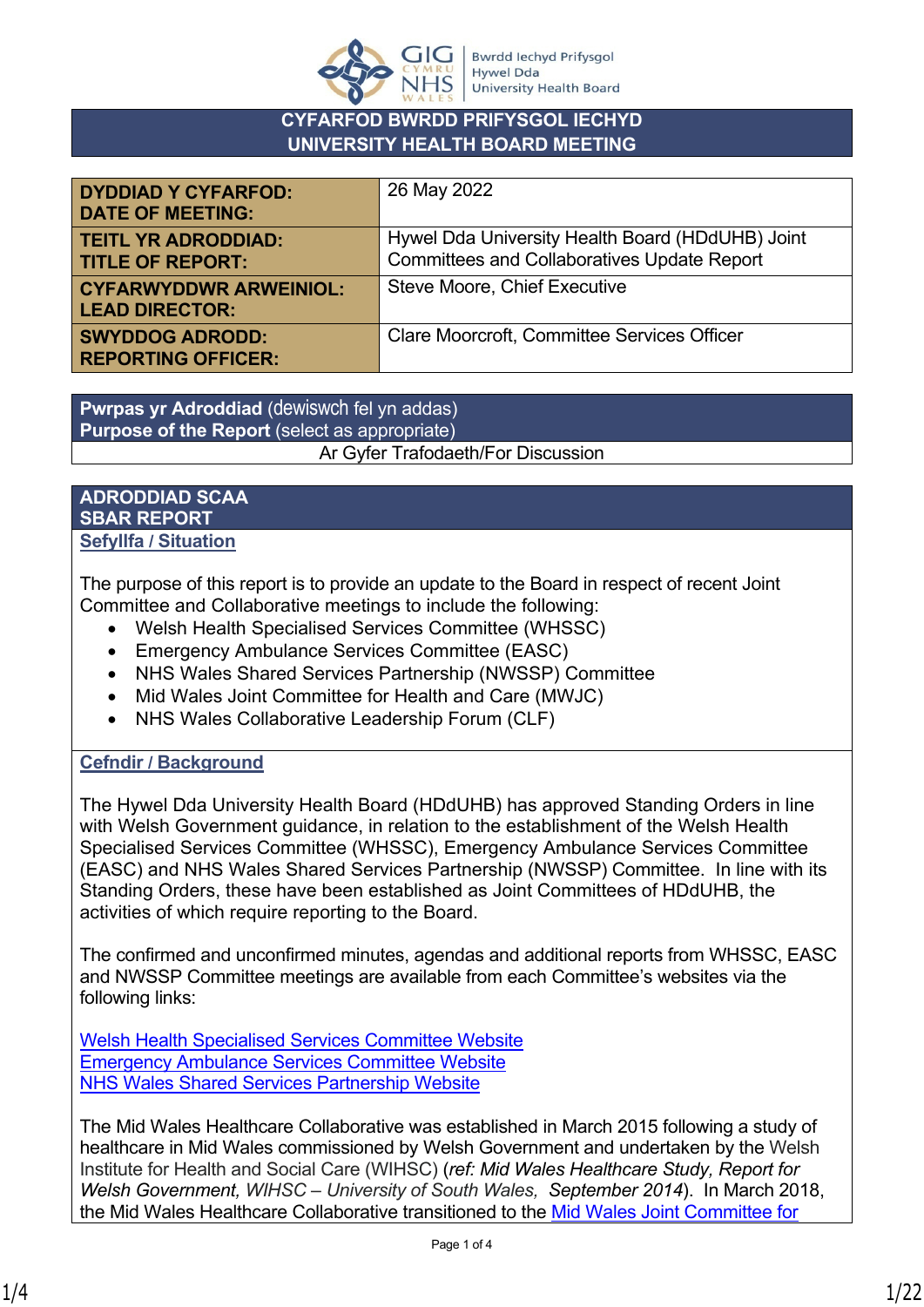[Health and Care](https://mwjc.nhs.wales/) whose role will have a strengthened approach to planning and delivery of health and care services across Mid Wales and will support organisations in embedding collaborative working within their planning and implementation arrangements.

The NHS Wales Collaborative Leadership Forum was constituted in December 2016. As the responsible governance group for the NHS Wales Health Collaborative it has been established to agree areas of service delivery where cross-boundary planning and joint solutions are likely to generate system improvement. The forum also considers the best way to take forward any work directly commissioned by Welsh Government from Health Boards and Trusts as a collective; and provides a vehicle for oversight and assurance back to Welsh Government as required. Assurance is given to individual Boards by providing full scrutiny of proposals.

#### **Asesiad / Assessment**

The following Joint Committee and Collaborative updates are attached for the Board's consideration:

### **Welsh Health Specialised Services Committee (WHSSC)**

Briefing notes from the WHSSC meeting held on 10<sup>th</sup> May 2022, setting out the key areas of discussion.

### **Emergency Ambulance Services Committee (EASC)**

• Summary of key matters considered by EASC and any related decisions made at its meeting held on 15<sup>th</sup> March 2022.

### **NHS Wales Shared Services Partnership (NWSSP) Committee**

• Summary of key matters considered by NWSSP and any related decisions made at its meeting held on 24<sup>th</sup> March 2022.

There are no further Joint Committee or Collaborative updates to include for the following reasons:

#### **Mid Wales Joint Committee for Health and Care (MWJC)**

• The MWJC is next due to meet in June and will report to the July 2022 Public Board.

## **NHS Wales Collaborative Leadership Forum (CLF)**

• The CLF is next due to meet in June and will report to the July 2022 Public Board.

#### **Argymhelliad / Recommendation**

The Board is asked to receive the minutes and updates in respect of recent WHSSC, EASC, NWSSP, MWJC and CLF meetings.

| <b>Amcanion: (rhaid cwblhau)</b><br>Objectives: (must be completed) |                |
|---------------------------------------------------------------------|----------------|
| Cyfeirnod Cofrestr Risg Datix a Sgôr                                | Not applicable |
| Cyfredol:                                                           |                |
| Datix Risk Register Reference and                                   |                |
| Score:                                                              |                |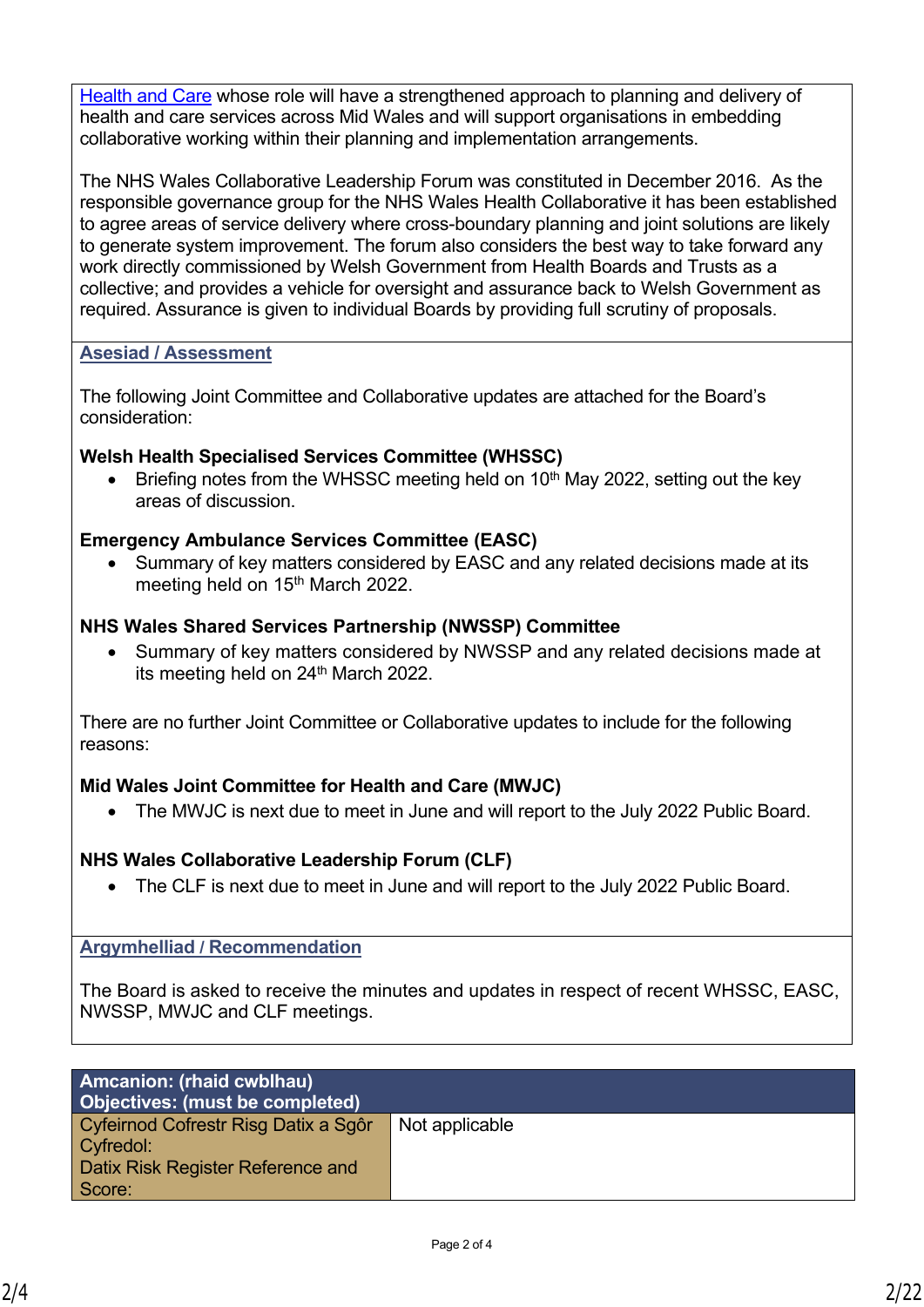| Safon(au) Gofal ac lechyd:<br>Health and Care Standard(s):                                                                                               | Governance, Leadership and Accountability                                                   |
|----------------------------------------------------------------------------------------------------------------------------------------------------------|---------------------------------------------------------------------------------------------|
| <b>Amcanion Strategol y BIP:</b><br><b>UHB Strategic Objectives:</b>                                                                                     | All Strategic Objectives are applicable                                                     |
| <b>Amcanion Cynllunio</b><br><b>Planning Objectives</b>                                                                                                  | All Planning Objectives Apply                                                               |
| <b>Amcanion Llesiant BIP:</b><br><b>UHB Well-being Objectives:</b><br><b>Hyperlink to HDdUHB Well-being</b><br><b>Objectives Annual Report 2018-2019</b> | 8. Transform our communities through collaboration with<br>people, communities and partners |

| <b>Gwybodaeth Ychwanegol:</b><br><b>Further Information:</b> |                                                    |
|--------------------------------------------------------------|----------------------------------------------------|
| Ar sail tystiolaeth:                                         | <b>Link to WHSSC Website</b>                       |
| Evidence Base:                                               | <b>Link to EASC Website</b>                        |
|                                                              | <b>Link to NWSSP Website</b>                       |
|                                                              | <b>Link to MWJC Website</b>                        |
| <b>Rhestr Termau:</b>                                        | Included within the body of the report             |
| <b>Glossary of Terms:</b>                                    |                                                    |
|                                                              |                                                    |
| Partïon / Pwyllgorau â ymgynhorwyd                           | <b>Welsh Health Specialised Services Committee</b> |
| ymlaen llaw y Cyfarfod Bwrdd Iechyd                          | <b>Emergency Ambulance Services Committee</b>      |
| Prifysgol:                                                   | NHS Wales Shared Services Partnership Committee    |
| Parties / Committees consulted prior                         | Mid Wales Joint Committee for Health and Care      |
| to University Health Board:                                  | NHS Wales Collaborative Leadership Forum           |

| <b>Effaith: (rhaid cwblhau)</b><br>Impact: (must be completed) |                                                          |
|----------------------------------------------------------------|----------------------------------------------------------|
| <b>Ariannol / Gwerth am Arian:</b>                             | Explicit within the individual Joint Committee and       |
| <b>Financial / Service:</b>                                    | Collaborative reports where appropriate.                 |
| <b>Ansawdd / Gofal Claf:</b>                                   | Not Applicable                                           |
| <b>Quality / Patient Care:</b>                                 |                                                          |
| <b>Gweithlu:</b>                                               | Not Applicable                                           |
| <b>Workforce:</b>                                              |                                                          |
| Risg:                                                          | The Board has approved Standing Orders in relation to    |
| <b>Risk:</b>                                                   | the establishment of WHSSC, EASC and NWSSP Joint         |
|                                                                | Committees, and Terms of Reference for the CLF and       |
|                                                                | MWJC.                                                    |
| <b>Cyfreithiol:</b>                                            | In line with its Standing Orders, the Health Board has   |
| Legal:                                                         | established WHSSC, EASC and NWSSP Joint                  |
|                                                                | Committees, the activities of which require reporting to |
|                                                                | the Board.                                               |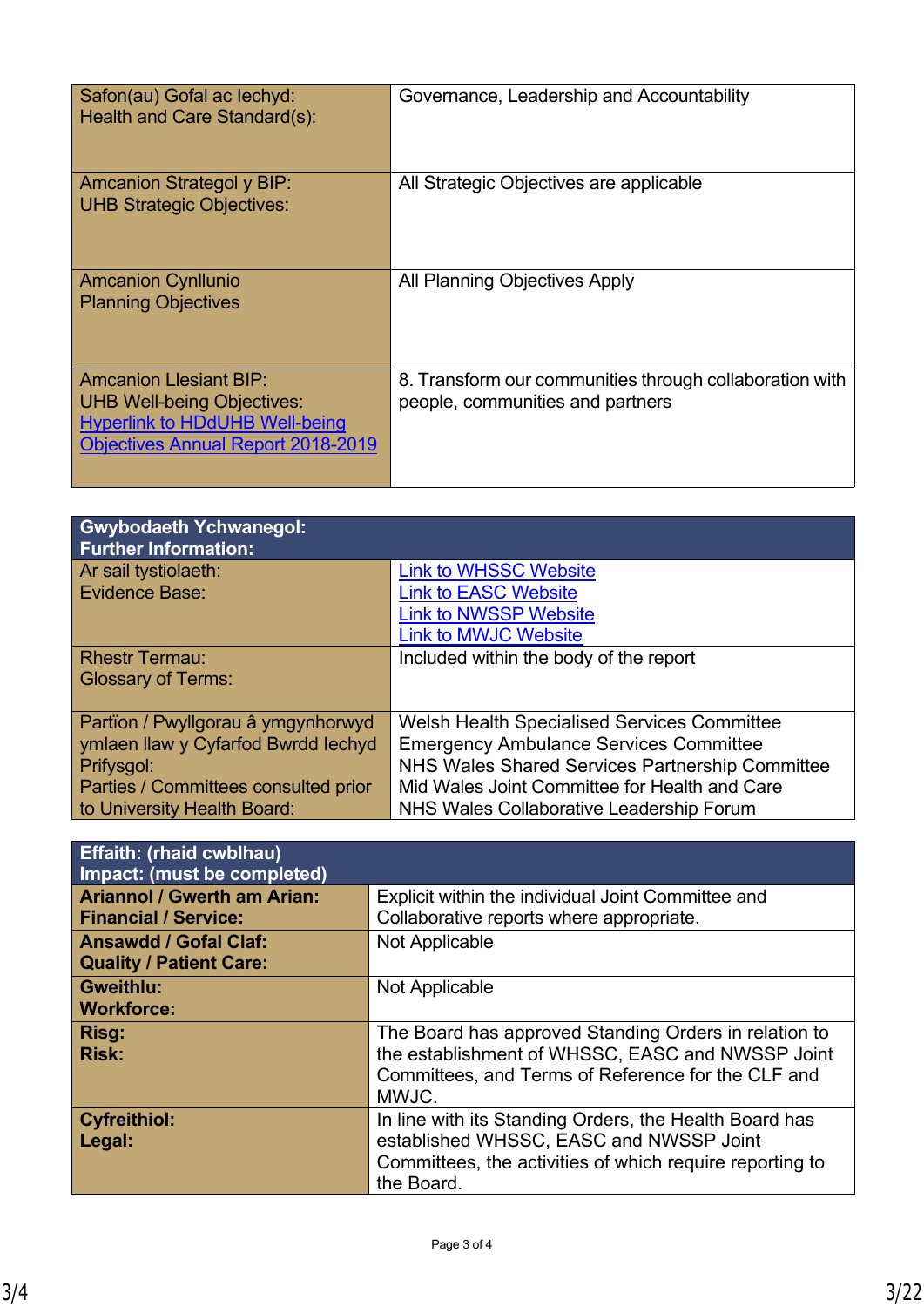| <b>Enw Da:</b><br><b>Reputational:</b>  | Not Applicable |
|-----------------------------------------|----------------|
| <b>Gyfrinachedd:</b><br><b>Privacy:</b> | Not Applicable |
| Cydraddoldeb:<br><b>Equality:</b>       | Not Applicable |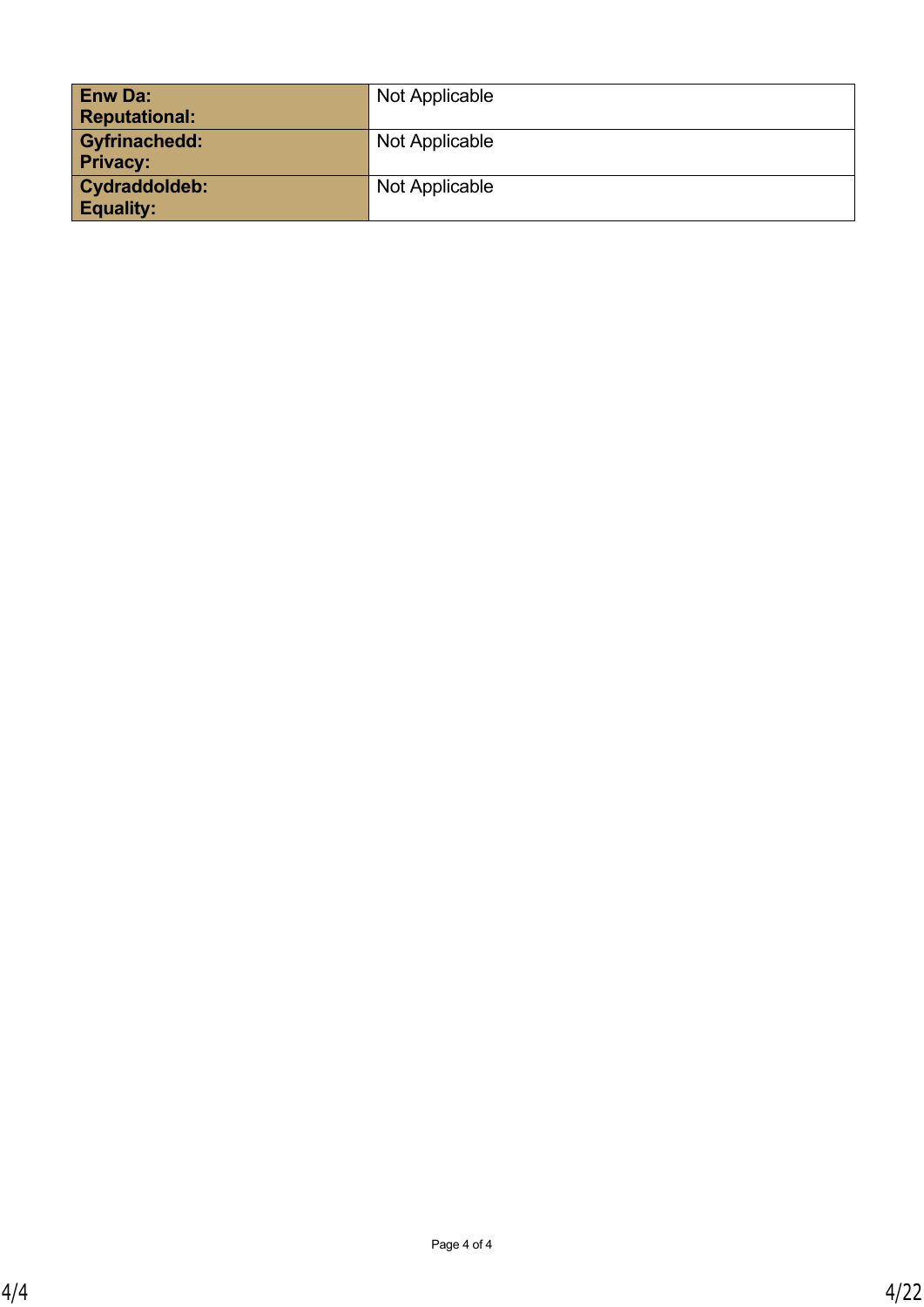

Pwyllgor Gwasanaethau lechyd Arbenigol Cymru (PGIAC) **Welsh Health Specialised** Services Committee (WHSSC)

### **WELSH HEALTH SPECIALISED SERVICES COMMITTEE (WHSSC) JOINT COMMITTEE MEETING BRIEFING – 10 MAY 2022**

The Welsh Health Specialised Services Committee held its latest public meeting on the 10 May 2022. This briefing sets out the key areas of consideration and aims to ensure everyone is kept up to date with what is happening within the Welsh Health Specialised Services.

The papers for the meeting can be accessed at: [https://whssc.nhs.wales/joint-committee/committee-meetings-and](https://whssc.nhs.wales/joint-committee/committee-meetings-and-papers/2021-2022-meeting-papers/)[papers/2021-2022-meeting-papers/](https://whssc.nhs.wales/joint-committee/committee-meetings-and-papers/2021-2022-meeting-papers/)

### **1. Minutes of Previous Meetings**

The minutes of the meeting held on the 15 March 2022 were **approved** as a true and accurate record of the meeting.

## **2. Action log & matters arising**

Members **noted** the progress on the actions outlined on the action log.

### **3. Genomics Presentation**

Members received an informative presentation on the All Wales Genomics Laboratory and how the Wales Infants and Children's Genome Service (WINGS) had pushed the boundaries of genomic testing in Wales to an unprecedented scale using whole genome sequencing which had the capacity to sequence the entire DNA structure of the human body in a matter of hours.

Members noted the Watson family's patient story (publically available on the BBC website) which shared their first hand experience of using the WINGS, when their baby suffered from breathing difficulties and complications to her nose and airways.

Members **noted** the presentation.

## **4. Chair's Report**

Members received the Chair's Report and **noted**:

- An update on the proposal for an interim Chair of the Individual Patient Funding Request (IPFR) Panel,
- Attendance at the Integrated Governance Committee (IGC) meetings on the 30 March 2022 & 19 April 2022; and
- Attendance at key meetings.

Members **noted** the report.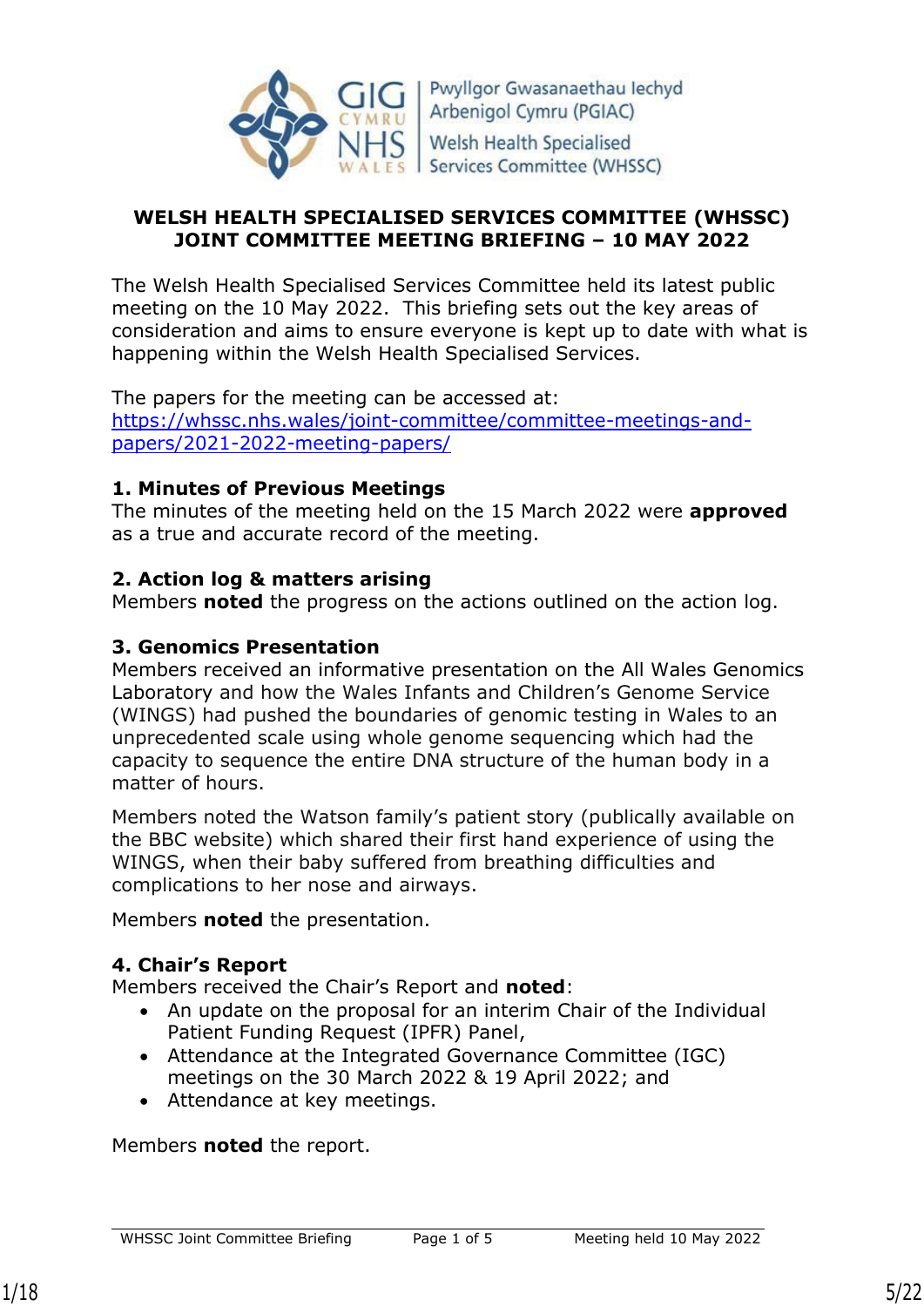# **5. Managing Director's Report**

Members received the Managing Director's Report and **noted** the following updates:

- That WHSSC had been successful in publishing an article in the Applied Health Economics and Health Policy Journal on a "A Case Study on Reviewing Specialist Services Commissioning in Wales: TAVI for Severe Aortic Stenosis",
- The first two NRP (Normothermic Regional Perfusion) organ retrievals undertaken by the the Cardiff Transplant Retrieval Service,
- The stakeholder engagement being undertaken on the Genomics Delivery Plan for Wales,
- The positive feedback received following the Extension of the FastTrack Process for Military Personnel; and
- The findings of a review into Molecular Radiotherapy (MRT) to guide development of an all Wales MRT service.

Members **noted** the report.

## **6. Interim Appointment of Chair for the All Wales IPFR Panel**

Members received a report proposing that an Interim Chair is appointed to the Individual Patient Funding Request Panel (IPFR) for a 3 month period to support business continuity and to allow sufficient time to prepare for, and undertake, a recruitment process to appoint a substantive Chair.

Members (1) **Noted** the report; and (2) **Approved** the proposal to appoint an interim Chair to the Individual Patient Funding Request Panel (IPFR) for a 3 month period to support business continuity and to allow sufficient time to recruit a substantive Chair.

# **7. Neonatal Transport Operational Delivery Network**

Members received a report providing an update from the Neonatal Transport Delivery Assurance Group (DAG) established to provide commissioner assurance on the neonatal transport service.

Members (1) **Noted** the information presented within the report; and (2) **Received assurance** that there were robust processes in place to ensure delivery of the neonatal transport services.

## **8. Draft Mental Health Specialised Services Strategy for Wales 2022-2028**

Members received a report presenting the draft Mental Health Specialised Services Strategy for Wales 2022-2028, and seeking endorsement for its circulation through key stakeholder groups for comment.

Members (1) **Noted** the draft Mental Health Specialised Services Strategy for Wales 2022-2028, and provided comments on the document,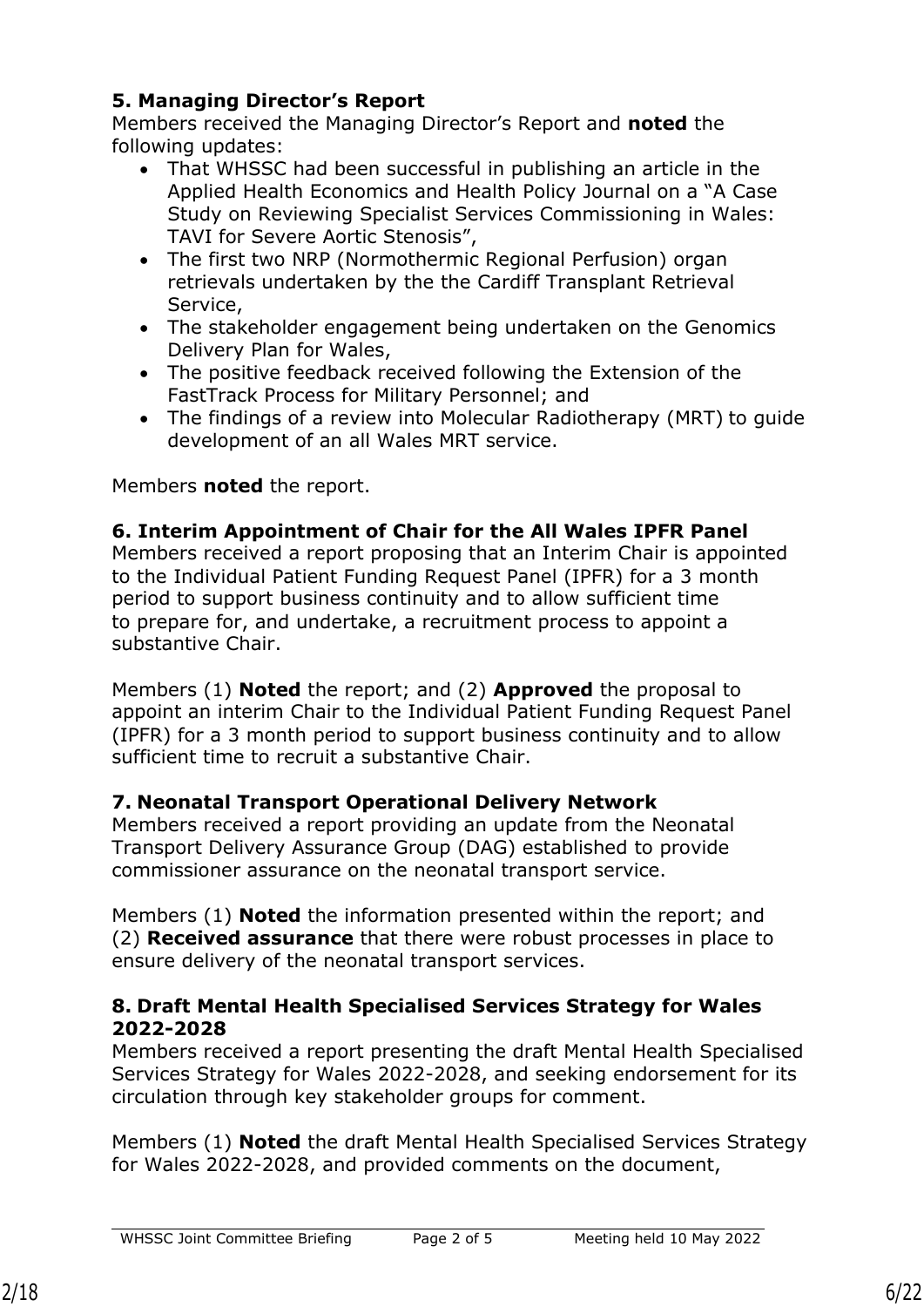(2) **Noted** that the draft Mental Health Specialised Services Strategy for Wales 2022- 2028 would be circulated through a comprehensive stakeholder list in a bilingual format for comment and that the suggested date of between 10 May and 6 June 2022, would be reviewed and extended; and (3) **Noted** that it was anticipated that the final strategy would be published during Winter 2022, and will be brought back to the Joint Committee for approval.

## **9. Preparedness for the COVID-19 Inquiry**

Members received a report providing an update on WHSSC's preparedness for the COVID-19 Public Inquiry.

Members **noted** the report.

## **10. Disestablishment of the NHS Wales Mental Health and Learning Disability Collaborative Commissioning Group**

Members received a report providing a brief overview of the work that had been undertaken by the NHS Wales Mental Health and Learning Disability Collaborative Commissioning Group and which was seeking support to disestablish the advisory group, as there was no longer a requirement for it to be established as a sub group of the Joint Committee.

Members (1) **Noted** the work undertaken by the Joint Committee's sub group the NHS Wales Mental Health and Learning Disability Collaborative Commissioning Group, (2) **Approved** the proposal to disestablish the NHS Wales Mental Health and Learning Disability Collaborative Commissioning Group; and (3) **Noted** that the work of the group had been incorporated into the Inclusion and Corporate Business Division within Social Services in Welsh Government (WG), and that further consideration was required on the system of oversight of health board commissioned LD placements.

# **11. Annual Governance Statement 2021-2022**

Members received the Annual Governance Statement (AGS) 2021-22 for retrospective approval.

Members (1) **Noted** the report, (2) **Noted** that the Draft Annual Governance Statement (AGS) was endorsed at the Integrated Governance Committee (IGC) on 19 April 2022 and the draft was submitted to CTMUHB in readiness for the 29 April 2022 deadline set, (3) **Approved** the WHSSC Annual Governance Statement (AGS) 2021-2022, (4) **Noted** that the WHSSC Annual Governance Statement (AGS) 2021-2022 will be included in the CTMUHB Annual report being submitted to Welsh Government and Audit Wales by 15 June 2022, recognising that it had been reviewed and agreed by the relevant sub committees of the Joint Committee; and (5) **Noted** that the final WHSSC Annual Governance Statement (AGS) will be included in the Annual Report presented at the CTMUHB Annual General Meeting (AGM) on 28 July 2022.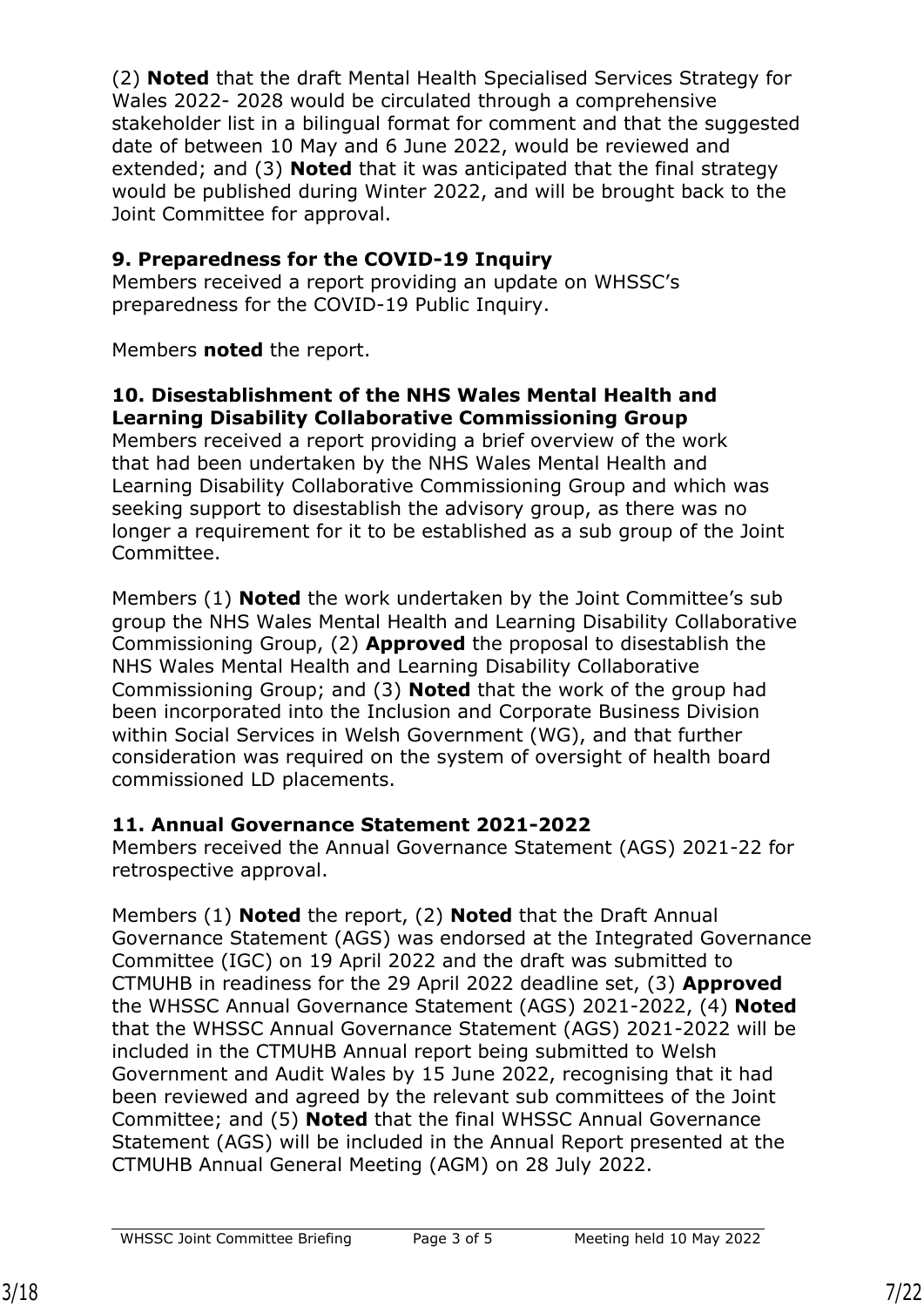# **12. Sub-Committee Annual Reports 2021-2022**

Members received the Sub- Committee Annual Reports for the reporting period 1 April 2021 to 31 March 2022 which set out the activities of each sub-committee during the year and detailing the results of reviews into performance.

Members **noted** the Sub-Committee Annual Reports for 2021-2022.

## **13. Sub-Committee Terms of Reference**

Members received the updated Terms of Reference (ToR) for the Integrated Governance Committee (IGC), the Quality & Patient Safety Committee (QPSC) and the Management Group (MG) for approval.

Members noted that ToR for the sub-committees of the Joint Committee were reviewed on an annual basis in line with Standing Orders and to ensure effective governance.

Members noted that ToR for the Welsh Renal Clinical Network (WRCN) were approved by the Joint Committee on 18 January 2022, and discussions were ongoing with Welsh Government concerning updating the ToR for the All Wales IPFR panel.

Members (1) **Noted** that the Terms of Reference were discussed and approved at sub-committee meetings on 30 March 2022 and 28 April 2022; and (2) **Approved** the revised Terms of Reference (ToR) for the Integrated Governance Committee (IGC), the Quality & Patient Safety Committee (QPSC) and the Management Group (MG).

# **14. COVID-19 Period Activity Report for Month 11 2021-2022**

Members received a report that highlighted the scale of the decrease in activity levels during the peak COVID-19 period and whether there were any signs of recovery in specialised services activity.

Members (1) **Noted** the report; and (2) **Agreed** to hold an extended session on activity reporting at the next meeting of the Joint Committee in July to scrutinise provider recovery reports.

# **15. Financial Performance Report – Month 12 2021-2022**

Members received the financial performance report setting out the financial position for WHSSC for month 12 2021-2022. The financial position was reported against the 2021-2022 baselines following approval of the 2021-2022 WHSSC Integrated Commissioning Plan (ICP) by the Joint Committee in January 2021.

The financial position reported at Month 12 for WHSSC was a year-end outturn under spend of £13,112k.

Members **noted** the report.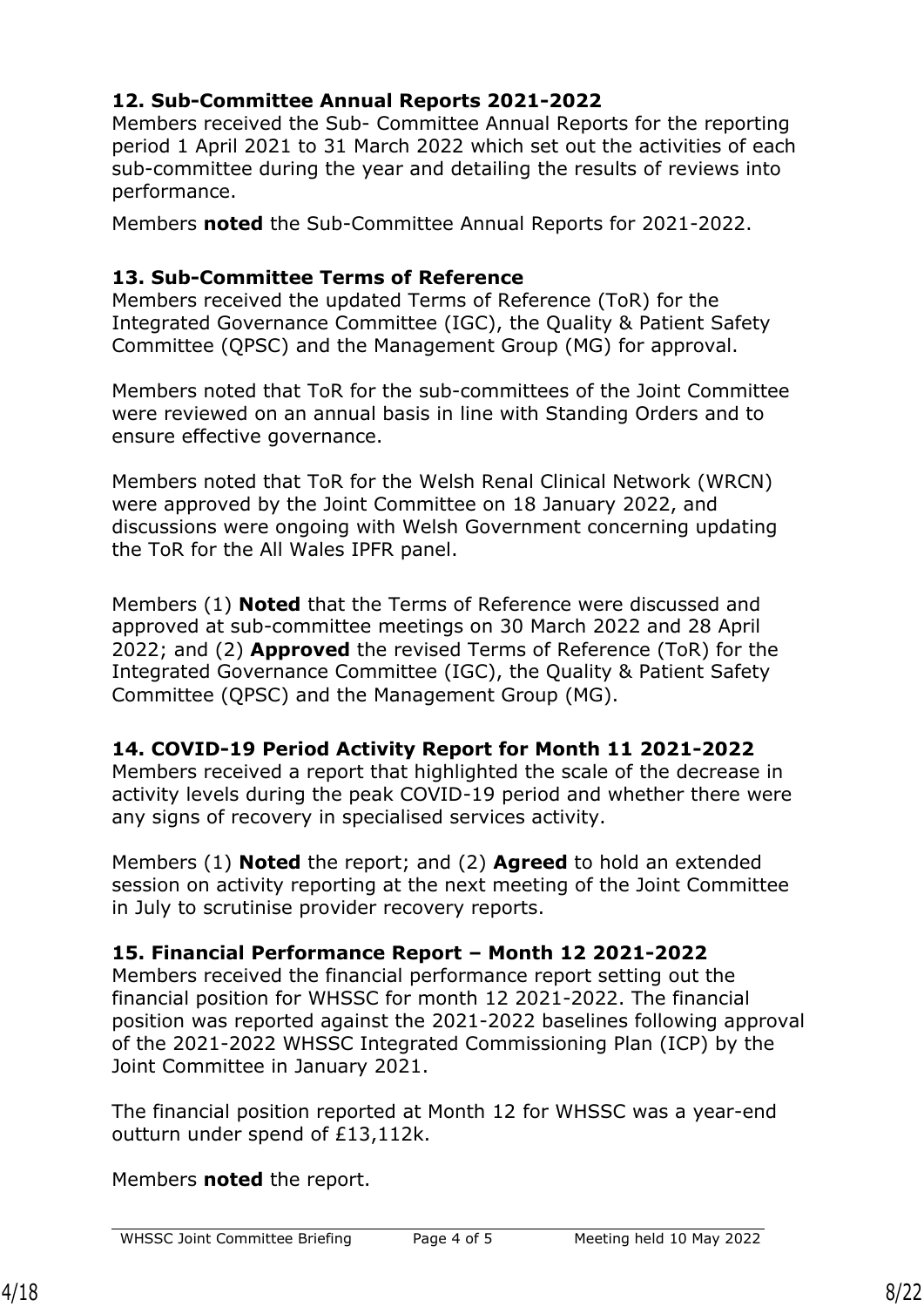## **16. Corporate Governance Matters**

Members received a report providing an update on corporate governance matters that had arisen since the previous meeting.

Members **noted** the report.

## **17. Other reports**

Members also **noted** update reports from the following joint Subcommittees and Advisory Groups:

- Audit & Risk Committee (ARC)
- Management Group (MG),
- Quality & Patient Safety Committee (QPSC),
- Integrated Governance Committee (IGC),
- All Wales Individual Patient Funding Request (IPFR)Panel; and
- Welsh Renal Clinical Network (WRCN).



Tîm Gwasanaethau lechyd Arbenigol Cymru Welsh Health Specialised

**PARCH PARTNERIAETH** PARTNERSHII **RESPECT** 

WHSSC Joint Committee Briefing Page 5 of 5 Meeting held 10 May 2022

**DI OFSI**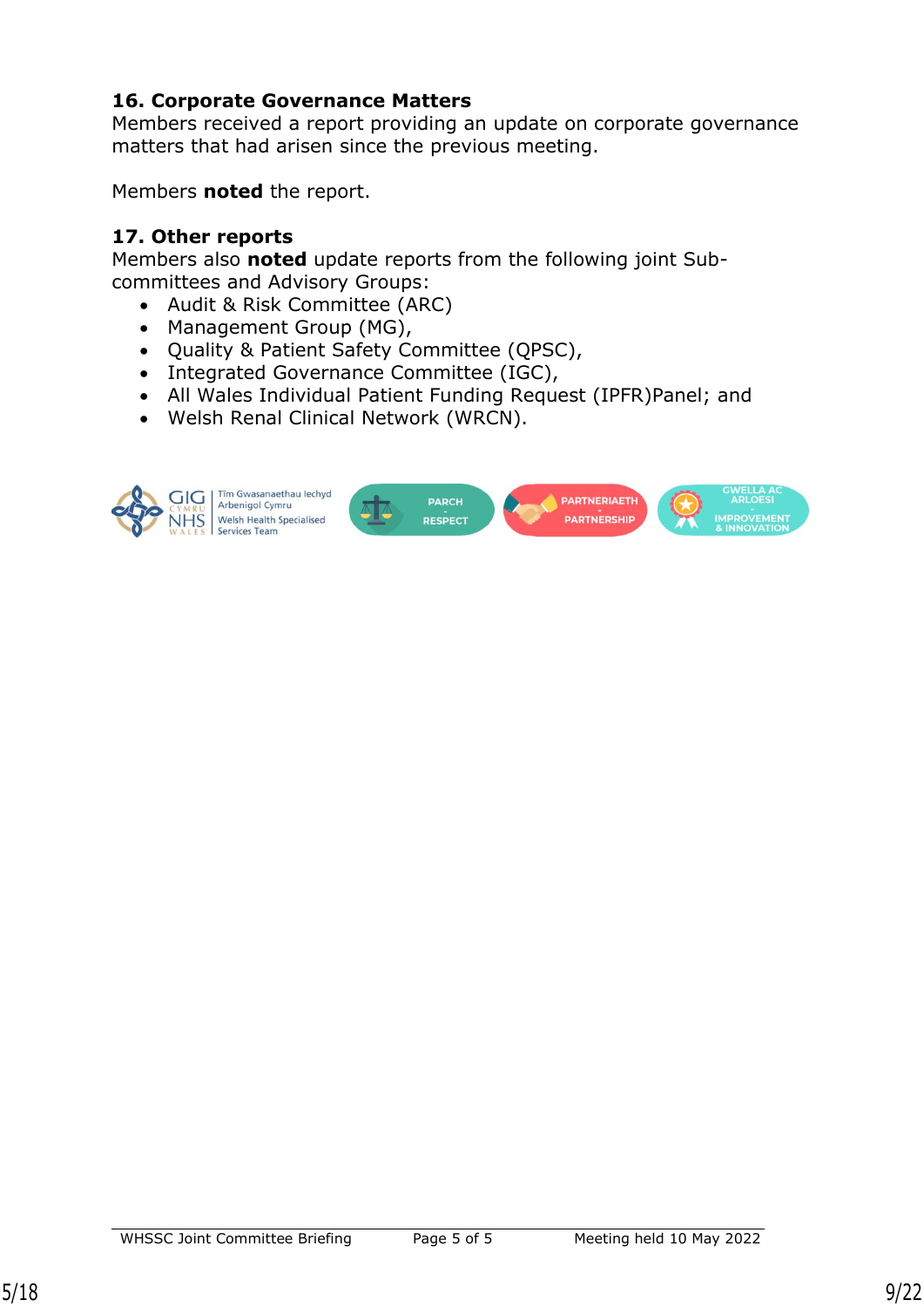

**Pwyllgor Gwasanaethau Ambiwlans Brys Emergency Ambulance Services Committee** 

| <b>Reporting Committee</b>         | <b>Emergency Ambulance Services Committee</b> |
|------------------------------------|-----------------------------------------------|
| <b>Chaired by</b>                  | <b>Chris Turner</b>                           |
| <b>Lead Executive Directors</b>    | <b>Health Board Chief Executives</b>          |
| <b>Author and contact details.</b> | Gwenan.roberts@wales.nhs.uk                   |
| Date of last meeting               | 15 March 2022                                 |

**Summary of key matters including achievements and progress considered by the Committee and any related decisions made.** 

An electronic link to the papers considered by the EAS Joint Committee is provided via the following link: March 2022 - [Emergency Ambulance Services Committee \(nhs.wales\)](https://easc.nhs.wales/the-committee/meetings-and-papers/march-2022/) Chris Turner (Chair), welcomed Members to the virtual meeting (using the Microsoft Teams platform) of the Emergency Ambulance Services Committee.

Suzanne Rankin, CEO for Cardiff and Vale and Hayley Thomas, Deputy CEO from Powys were welcomed to her first meeting. Nick Wood, Deputy Chief Executive NHS Wales at Welsh Government was also welcomed to the meeting.

The minutes of the EASC meetings which took place on 18 January 2022 were approved.

The Chair also took opportunity to reaffirm the role of the EAS Committee in terms of its role within the EASC Directions to plan and secure sufficient ambulance services in Wales in line with Welsh Government and NHS Planning Frameworks.

In terms of context for many of the discussions to take place at the meeting, the Chair reminded Members of the agreed deliverables. In particular, the previous agreed commitment to reducing handover delays – no handover delays over 4 hours and reduce the average time of lost hours by 25% from October 2021 level. It was noted that the current position needed to be significantly improved. In addition, Members noted the phasing out of the military support to the Welsh Ambulance Services NHS Trust (WAST) at the end of March and the likely impact on performance.

## **PERFORMANCE REPORT**

Received as the first standing agenda item at each meeting of the EASC Joint Committee as agreed with the Minister for Health and Social Care.

Members noted that the Ambulance Quality Indicators would be published monthly from April 2022 providing an opportunity to discuss more recent information. The following areas were highlighted:

- the continued challenges around 999 call wait times
- the growing gap between the number of calls answered and the number of incidents generated
- slightly less incidents in January and February
- mitigating action taken including investment in staff and technology
- significant challenges in achieving red 65<sup>th</sup> percentile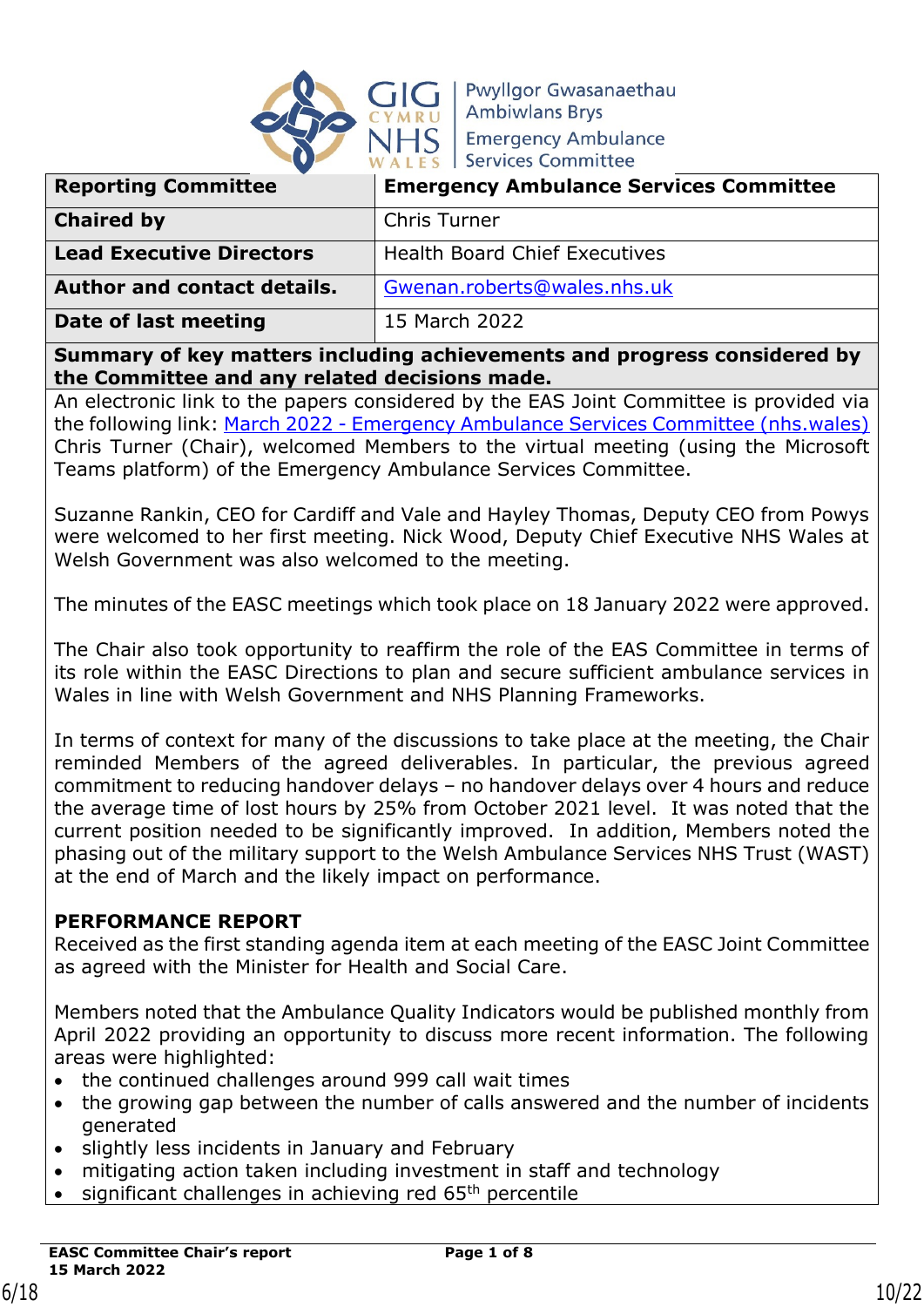- growth in red demand at 53% response and median 7mins and 30secs; joint work with Welsh Government and Digital Health and Care Wales looking at linked data sets related to patient outcomes and would report findings at a future meeting
- amber responsiveness  $95<sup>th</sup>$  percentile continued to grow with significant waits seen; Amber median 1hour 30mins (ongoing impact on patient journey)
- More media stories and political interest being seen
- in light of previous commitments to reduce ambulance handover delays, increases over recent months were noted, with the trend continuing into March (currently 700 hours per day)
- with reducing staffing capacity, WAST forecasting the impact and the level of the Clinical Safety Plan to ensure response at red and amber 1.

Nick Wood asked regarding the EASC perspective and the need for a joint response from WAST and health boards in relation to the safety of the service and meeting community expectations; the impact of the significant drift in lost hours, the deterioration in response rates, the increasing numbers of concerns and increasing numbers of serious adverse incidents. Members were asked if they were confident that their actions would mitigate against the identified risks and would lead to improvements in performance and reduce patient safety incidents.

Members felt this was a fair challenge although there were expectations that the actions identified in the health board plans would lead to improvements in reducing lost hours and a consequence improvement in working towards meeting the performance targets. The Chief Ambulance Services Commissioner (CASC) agreed that the Committee was not in a position to provide the level of assurance needed due to the position with handover delays. The Joint Committee had not been complacent and Members were aware that the planning assumptions had assumed a maximum of 5,000 handover hours in one month. Once these levels had been overtaken a number of mitigating actions had been put in place which included the WAST Clinical Safety Plan. At 20,000 lost hours per month Members were aware that ambulances would not be sent for Amber 2 patients.

Suggested solutions were proposed including to:

- provide temporary additional front-line ambulance capacity into WAST to support the system over the coming months to mitigate the removal of the support from the military and until the required improvements are in place to handover delays and impacting across the system
- continue to work with health boards to understand the variation across the system identified within the action plans submitted and to identify and share best practice
- ensure that the handover improvement plans deliver the required gains, to be monitored by the governance arrangements including the Commissioning Framework
- constantly challenge the current culture where handover delays are tolerated.

It was proposed that the following actions were put in place as the key elements of the system-wide handover improvement plan to address the patient safety concerns, particularly with the withdrawal of support from the military in April:

- maximise temporary additional front-line ambulance capacity during the coming period including overtime and WAST to operate at a higher state of emergency alert to maximise front-line resource
- use of the agreed whole system escalation process and the actions taken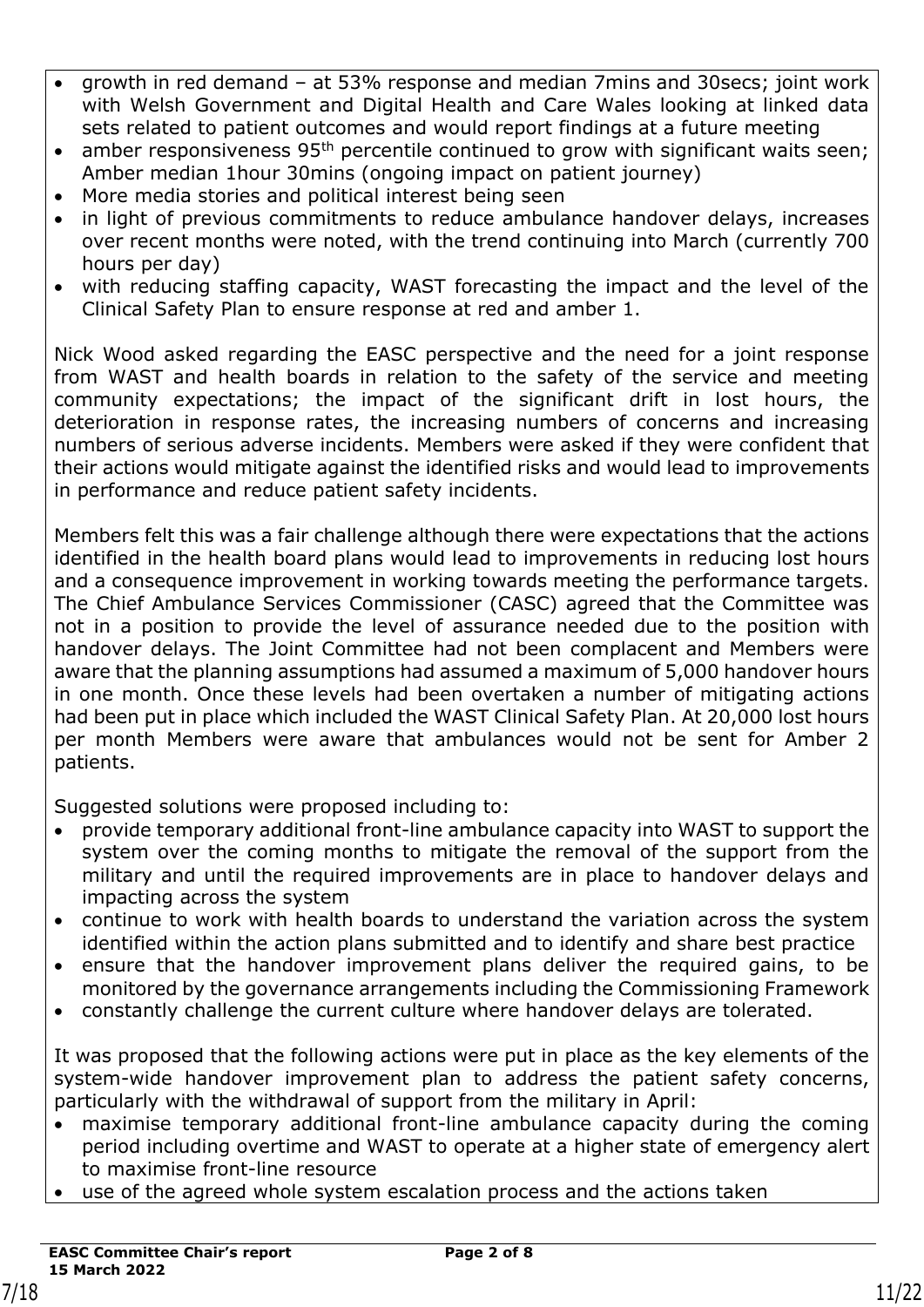- re-focus on 'red release' to allow WAST to respond appropriately and promptly (had been slippage)
- health board resources in place such as same day emergency care, urgent primary care centres, flow centres or communication hub etc and identify two or three deliverables as part of this Handover Improvement Plan. This would include managing or challenging slippage and monitoring the impact on the patient experience and recognised the need to move at pace.

The Chair thanked Members for the helpful discussion and emphasised the requirement for all Committee Members to respond urgently to the current position related to handover delays and to work with WAST to mitigate the impact of the loss of military resource at the end of March. The suggestions set out by the CASC were accepted and the Chair articulated the hope to see an improved position at the next meeting.

Following discussion, Members **RESOLVED** to:

- **NOTE** the content of the report and additional actions that would be taken to improve performance delivery to be included in the EASC Action Plan.
- **AGREE** to include the units of hours produced to the next iteration of the Performance Report.

## **PROVIDER ISSUES**

Jason Killens, Chief Executive at the Welsh Ambulance Services NHS Trust (WAST) gave an overview of key matters including:

- phased withdrawal of the military support of approximately 250 staff (reduction in capacity of approximately 15% of production) by 31 March 2022
- approximately 100 members of staff were currently in operational training and would become operational in quarter 1, the capacity of the Clinical Service Desk would be doubled early in quarter 1 and this would allow the volume of calls closed via the 'consult and close' process to lift from 10-12% to approximately 15%
- the additional offer to roll on some winter schemes including cohorting and thirdparty support should the required support and funding be available (non core activities)
- red performance remained below target although an improving picture since December. A deep dive has been undertaken into red performance which was currently being finalised and would be presented to the EASC Management Group
- There were 503 long patient waits in January, this was a reduction compared to December, but rates were still very high with patients waiting excessively long times for services (some waiting more than 24 hours)
- the daily average handover position for the 10 services in England was shared, with WAST performance the worst, particularly in terms of the comparative fleet size
- electronic patient case card this would be live in all health board areas by the end of March 2022, with many suggestions for improvements for phase 2 of the work
- the detailed briefing issued last week regarding roster changes had been extremely helpful in addressing the significant local, regional and national political interest. It was important for all to portray the positive story, (70 FTE additional staff) information would be circulated more widely to illustrate local level impacts including that 34.5 additional emergency ambulances would be operational across Wales as a result of this work. This would impact in Quarter 3 2022-23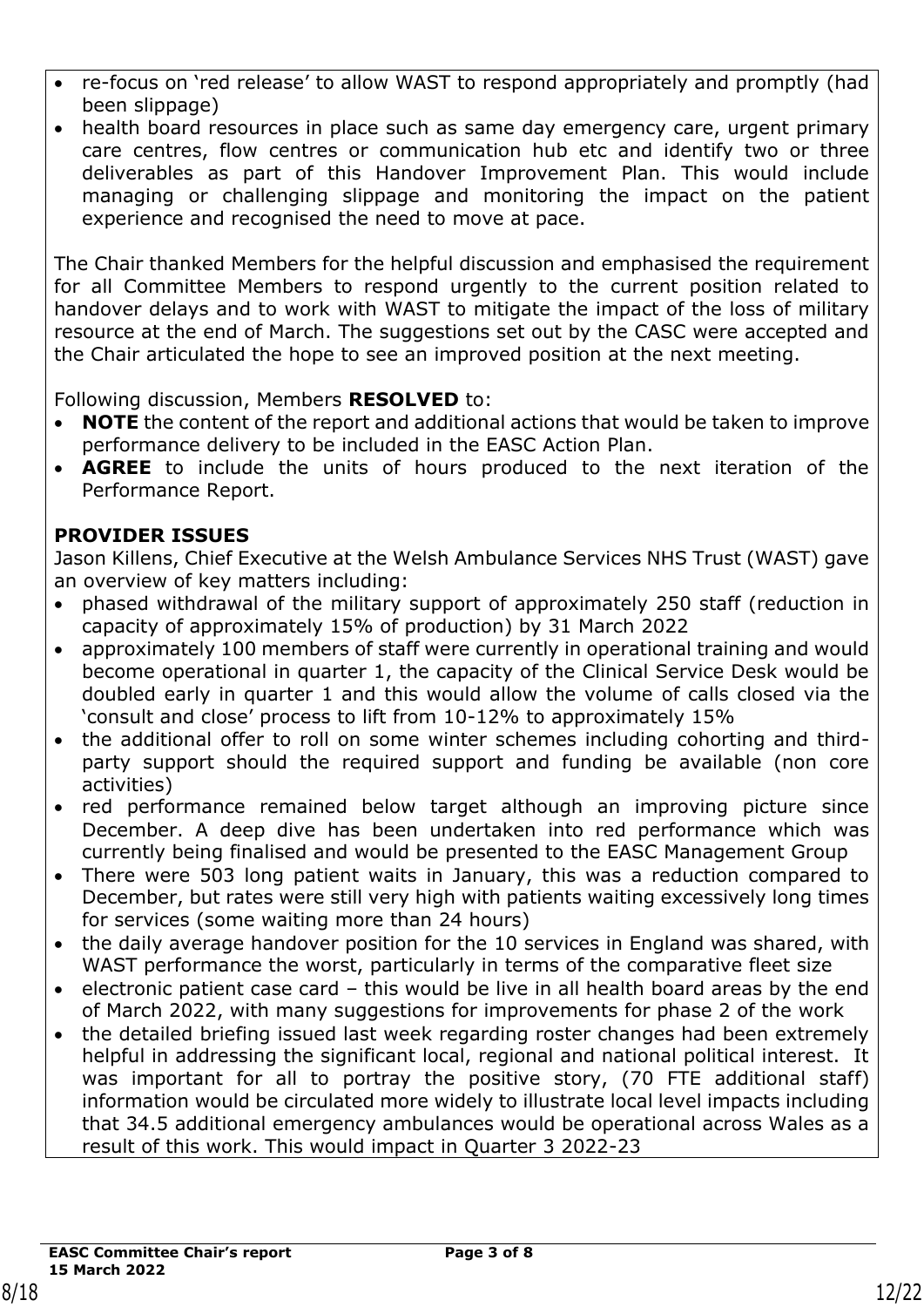high sickness levels and the work being undertaken to achieve the trajectory to return to pre-pandemic levels of 6.5%. It was acknowledged that current levels were far too high and that there would be a plan to reduce these in the next few months.

The CASC emphasised the current focus in terms of:

- Being clear what could be delivered on a quarter by quarter basis
- Encourage health boards to include gaps within plans to identify key requirements
- Commissioning Framework to include detail in terms of what was required.

The Chair invited the CASC to outline other requirements for WAST which included:

- reducing sickness and setting the required improvement trajectory
- agreeing timescales for reducing post-production lost hours and managing the inefficiency in the system
- ensuring all roster changes would be in place by end of November 2022
- reducing the variation within the service by adopting good operational practice on a day by day basis.

The Chair asked Members to actively support the roster review changes and recommended the use of the detailed briefing which had recently been shared. This was cited as an example of good practice which could be replicated for other areas of work.

## **WELSH AMBULANCE SERVICES NHS TRUST DRAFT INTEGRATED MEDIUM-TERM PLAN (WAST IMTP) UPDATE**

The WAST IMTP report was received. In presenting the report, Rachel Marsh highlighted the executive summary and key elements of the Plan including progress made in terms of:

- Progress to recruit the additional 127 full time equivalent (FTE) staff as agreed following the Emergency Medical Services Demand and Capacity Review
- doubling the capacity of the Clinical Support Desk
- introducing mental health practitioners to the organisation
- completing the roll-out of NHS Wales 111 with the programme team
- completing the transfers of Non-Emergency Patient Transport Services (NEPTS) from health boards.

Opportunities for joint working with academic institutions were noted and further discussions would be held outside of the meeting to consider opportunities across the system including joint appointments. The ongoing dialogue had continued between WAST and Health Education and Improvement Wales (HEIW) was noted along with WASTs ambitions to pursue University Trust status.

The CASC highlighted the consistency between the WAST IMTP, the agreed Commissioning Intentions (CIs) and Welsh Government targets.

## Members **RESOLVED** to:

- **SUPPORT** the WAST IMTP, noting the risks and financial information to be worked through and mitigated,
- The Chair and the CASC to subsequently endorse the final plan in line with the discussions at the meeting following WAST Board approval and prior to submission to the Welsh Government by the 31 March 2022.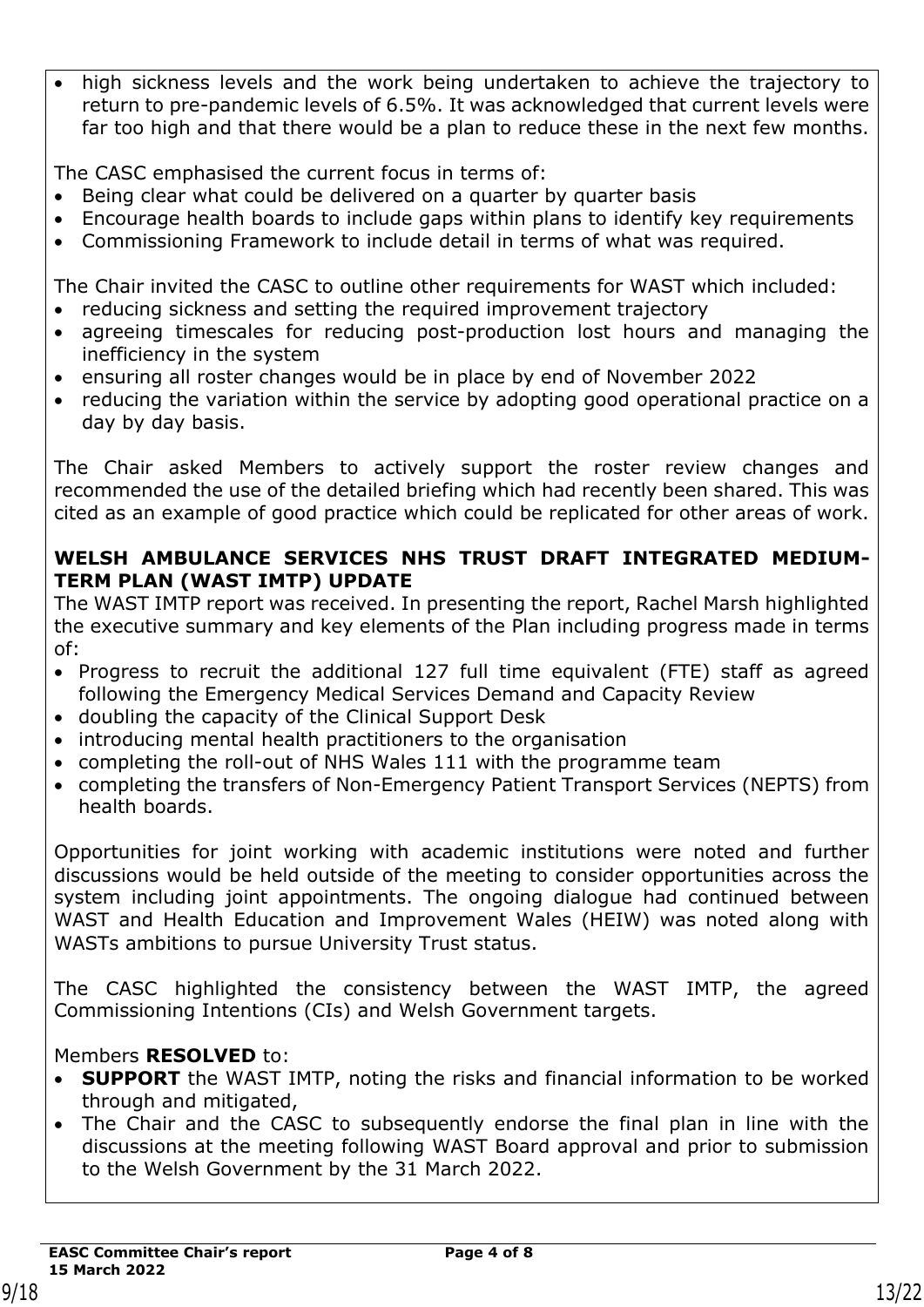## **EASC INTEGRATED MEDIUM TERM PLAN**

The EASC IMTP was received. In presenting the report, Ross Whitehead highlighted that the EASC IMTP was consistent with principles presented at the Joint Committee meeting in January 2022 and had been presented at the recent EASC Management Group for endorsement.

The plan focused on Commissioning Intentions (CIs) along with other priority areas for 2022-23 and the three-year planning cycle included the appetite for the commissioning of 111 Services and the development of a National Transfer and Discharge Service reflecting the regionalisation and reconfiguration of services.

The CASC highlighted to Members the key inefficiencies in the system which included:

- Handover delays It was suggested that the required system improvements that would reduce ambulance handover delays sufficiently would not be in place for some time and that it would be sensible to retain front line ambulance resource for the start of the 2022-23 financial year to manage the clinical risk and patient safety concerns that exist, until wider system improvements could be made.
- WAST financial plan included a £1.8m cost reduction plan to impact on front line costs which would reduce overtime and hold vacancies - it was suggested that this £1.8m be waived due to the current issues related to handover hours and the loss of the military personnel on a 'non-recurrent basis'. The proposal for the temporary resource recognised both the need for action across the system but also the length of time that it was anticipated that required improvements would take place.

Nick Wood asked the CASC to confirm the detail in the financial year 2022-23 which related to the assumptions of a non-recurrent bid to the Welsh Government 6 Goals for Urgent and Emergency Care funding (£25m). Stephen Harrhy confirmed that the assumption within the financial plan was a minimum of £750k but possibly would require some additionality in terms of coverage for the ECNS scheme. Nick Wood noted this and explained that this was under discussion by the Welsh Government Policy Lead officials who were considering the allocation. Stephen Harrhy explained that this had been the approach suggested by health boards to apply for specific urgent and emergency care funding from the £25m which was reflected in the plan. Nick Wood thanked Stephen Harrhy for the clarification.

Members questioned the level of the CIP (1% would have been 2% if the £1.8m was included) and the CASC explained the WAST had also been asked not to make assumptions regarding their Transition Plan within the IMTP as this had not been widely supported at the scrutiny session. The option related to the WAST CIP which included the £1.8 million from front line staff remained contentious but the CASC suggested that the increasing concerns related to patient safety and the likelihood of harm within the current system this was an option to try and get to a balanced financial plan for WAST. Members confirmed that the financial envelope had been agreed by the Directors of Finance but questioned whether the CIP needed to be made from savings around front line staff, i.e. were there other options. Members explained that much higher levels of CIP had been agreed within health boards and felt that WAST should not be subject to different efficiency measures.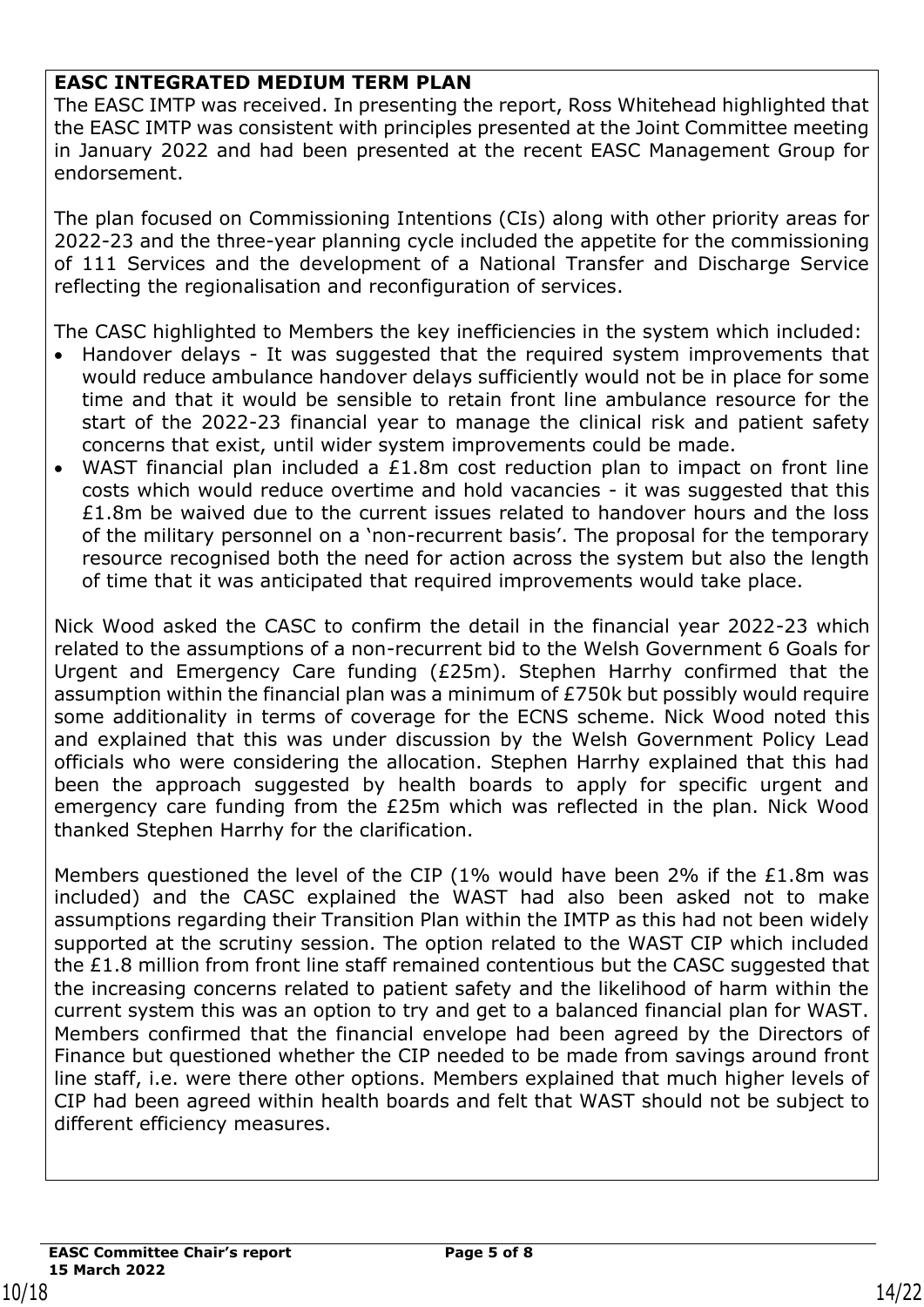Members were keen that the CIP was revisited to be in line with health boards across Wales. The CASC responded and suggested that if additional funding, albeit on a temporary basis, was not provided to WAST the performance would deteriorate further and this would increase risks in terms of patient safety and experience. Stephen Harrhy suggested that if handover delays were reduced to 15,000 hours by April (which seemed unlikely) there remained a need for temporary funding for WAST. Furthermore, the CASC explained that without the temporary funding information would need to be provided to explain exactly what services could be offered by WAST.

Members suggested that they required more financial detail to discuss within health boards which would need to be balanced against other priority areas. Members felt they would need more granularity in relation to the ambulance services to balance for the wider health of local populations in decisions made by health boards.

Stephen Harrhy agreed to write to Members to explain clearly how the options and opportunities on a Health Board by Health Board basis. This information could be presented in different ways including having a 2% CIP and a non-recurrent allocation of £1.8m. The implications of all options would be clarified although the CASC felt it was essential that WAST have additional funding due to the level of inefficiency within the system at present. Members agreed to the need for additional non-recurrent funding to ensure additional front-line ambulance capacity however more detail would need to be provided, as requested.

## Members **RESOLVED** to:

- **NOTE** the process of engagement undertaken in the development of the EASC Integrated Medium Term Plan
- **APPROVE** the EASC Integrated Medium Term Plan (2022-25) for submission to Welsh Government
- Receive information on a health board by health board basis in terms of the WAST CIP and additional temporary funding

# **CHIEF AMBULANCE SERVICES COMMISSIONER'S (CASC) REPORT**

Stephen Harrhy presented the report and highlighted the following:

• Non Emergency Patient Transport Services (NEPTS)

Members noted that detailed work was now being undertaken on NEPTS and the impact of health boards reset and reconfiguration on different elements of NEPTS activity, for example reduced outpatient journeys and an increase in demand for transfers and discharge. A 'Focus on' session will be held at the next EASC meeting exploring this on a health board by health board basis.

• EASC Action Plan

It was reported that the Minister had requested that the EASC Action Plan be updated to incorporate the expected impact of the actions being taken across the system. The latest version had been appended to the CASC report, this would now be updated.

• System Wide Escalation

Members noted that a conversation had been held at the recent NHS Wales Leadership regarding the final version of the System Escalation Plan. Members noted that the final version would be endorsed at the next meeting of the Leadership Board and implemented in April 2022.

## Members **RESOLVED** to: **NOTE** the report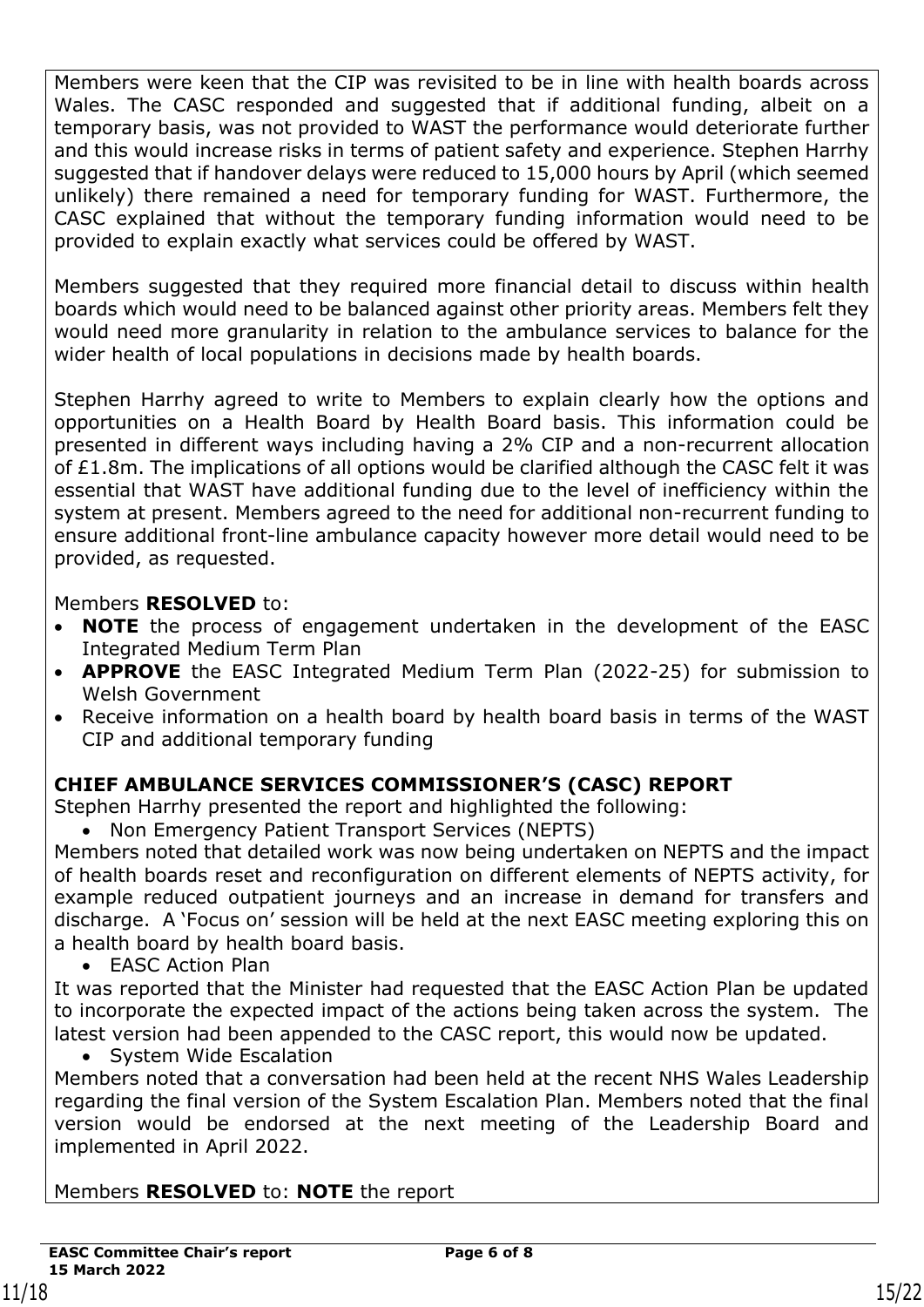## **EMERGENCY MEDICAL SERVICES (EMS) COMMISSIONING FRAMEWORK**

The EMS Commissioning Framework report was received. Ross Whitehead presented the report and noted previous discussions at EASC Management Group and the recent scrutiny panel on the WAST Transition Plan held with health board representatives.

Members noted that it had become clear from these recent discussions that health boards expected clarity on the commissioning of core ambulance service provision, separately from the transformation elements. This approach would provide health boards with the required clarity on how framework resources were being utilised to deliver the priorities of the Committee and would allow the development of different and transformational service offers within each health board areas to address the needs of their populations. Members were also reminded that the framework was a live document that would be refreshed every 6 months, responding to developments within the service.

Following discussion Members **RESOLVED** to:

- **APPROVE** the development of a framework that distinguishes between core service provision and transformational services
- **APPROVE** the extension of the interim arrangements until the May Committee meeting.

#### **FOCUS ON SESSION – HEALTHCARE INSPECTORATE WALES (HIW) - REVIEW OF PATIENT SAFETY, PRIVACY, DIGNITY AND EXPERIENCE WHILST WAITING IN AMBULANCES DURING DELAYED HANDOVER**

The HIW review was received. Ross Whitehead presented the session and Members noted that many elements of this 'Focus On' agenda item had already been discussed earlier in the meeting.

Members noted that the HIW report focusing on ambulance handover delays had already been considered at many health board sub committees. Twenty recommendations had been made which required a system wide response and it was confirmed that the action plan had been accepted by HIW. The EASC Management Group (EASC MG) agreed to establish a task and finish group to deliver the recommendations. Draft terms of reference had been circulated to EASC MG members with dates of the first two meetings and a request for clinical and operational representatives from each health board. It was agreed that regular updates on this work would be provided at future meetings of the Committee and the EASC Team would work closely with HIW on this matter. The first meeting would take place in early April and had been planned for 6 months in the first instance.

## Members **RESOLVED** to:

- **RECEIVE** the HIW Review and responses to the recommendations
- **NOTE** the establishment of a task and finish group to focus on delivery of the recommendations via the EASC Management Group.

## **FINANCE REPORT**

The EASC Finance Report was received. Stuart Davies presented the report and highlighted no significant changes and forecast end of year position of a £383k underspend. No significant movements were anticipated. Members **RESOLVED** to: **NOTE** the report.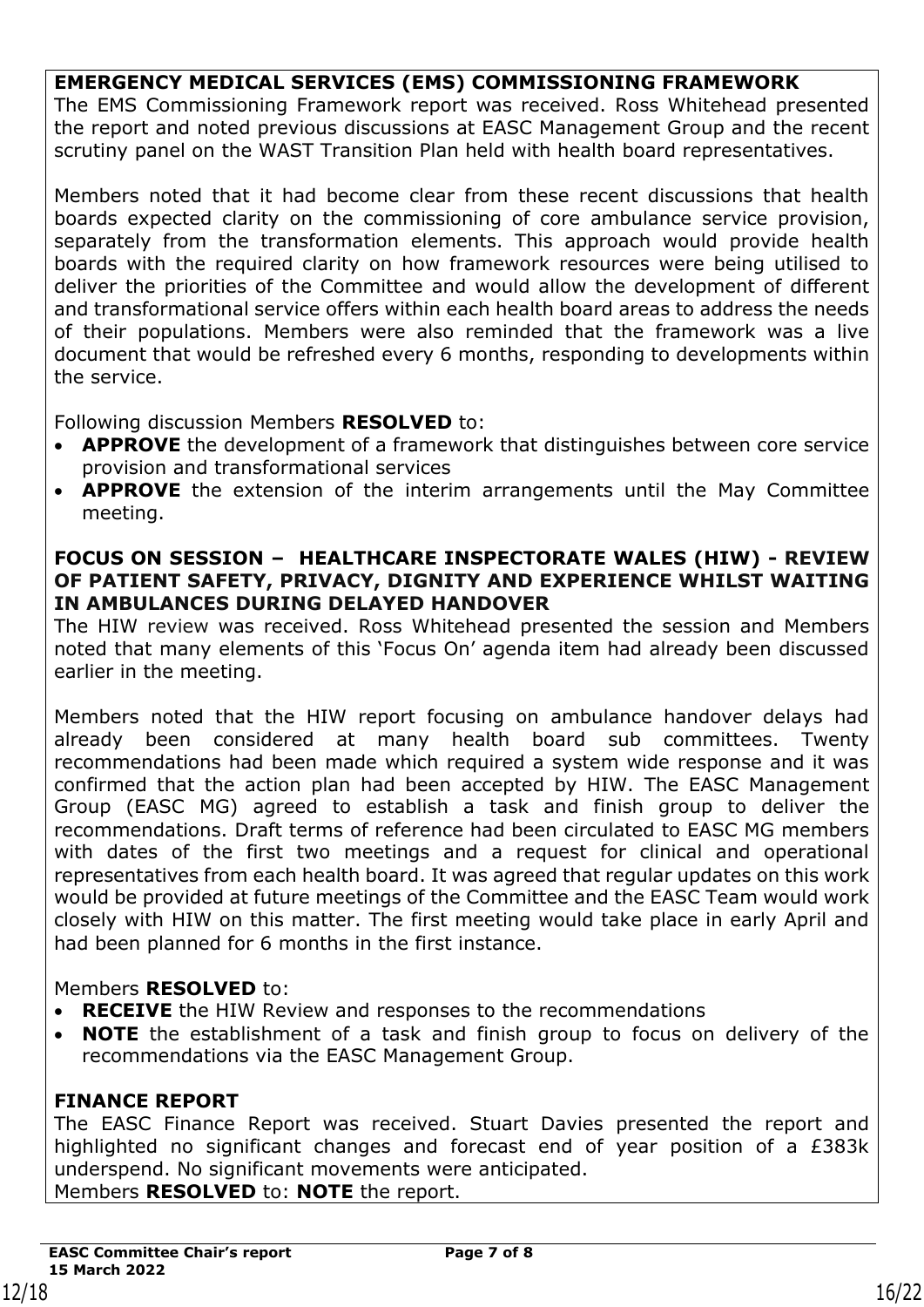## **EASC SUB GROUPS**

The confirmed minutes from the following EASC sub-groups were received and **APPROVED**:

- EASC Management Group 21 Oct 2021
- NEPTS Delivery Assurance Group 12 Oct 2021
- NEPTS Delivery Assurance Group 30 Nov 2021

### **EASC GOVERNANCE INCLUDING THE RISK REGISTER**

The report on EASC Governance was received.

#### Members **RESOLVED** to:

- **APPROVE** the risk register including 2 new risks and the three red risks which were also being reported to the CTMUHB Audit and Risk Committee
- **APPROVE** the Model Standing Financial Instructions
- **APPROVE** the final information for the model Standing Orders namely the Delegation of Powers and Scheme of Delegation
- **NOTE** and **APPROVE** the Draft Annual Business plan
- **NOTE** the updates relating to red performance and the additional new risks
- **NOTE** the progress with the actions to complete the EASC Standing Orders and the aim to complete all actions by the next meeting
- **NOTE** the Internal Audit on EASC Governance and the plans to track the recommendations.

#### **Key risks and issues/matters of concern and any mitigating actions**

- Red and amber performance
- Handover delays
- Withdrawal of support from the military to WAST
- Continuing impact of the Covid 19 Pandemic

#### **Matters requiring Board level consideration and/or approval**

• Standing Orders and Standing Financial Instructions would be forwarded as soon as documentation finalised

#### **Forward Work Programme**

Considered and agreed by the Committee.

| Committee minutes submitted | Yes         | No. |  |
|-----------------------------|-------------|-----|--|
| Date of next meeting        | 10 May 2022 |     |  |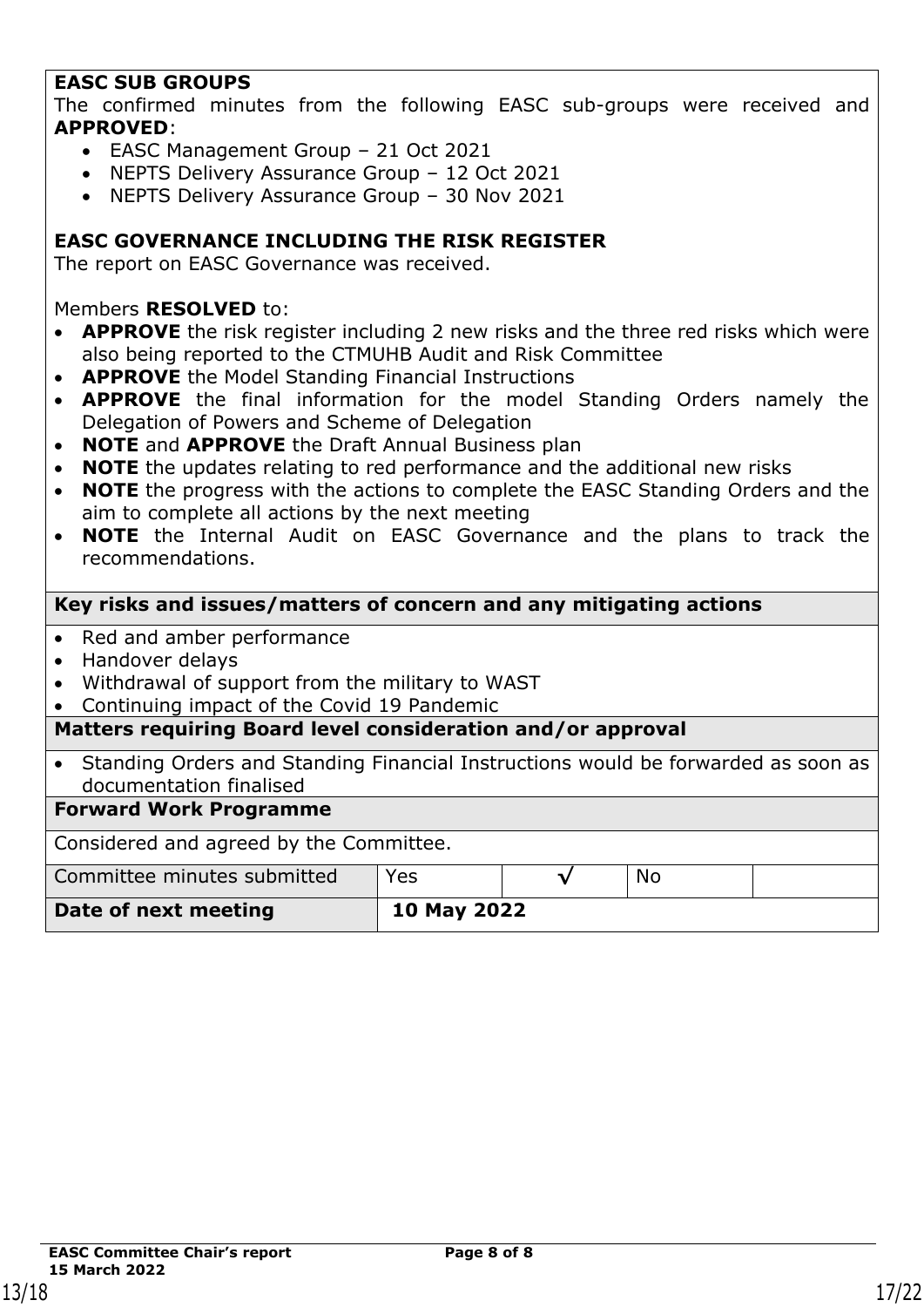

## **ASSURANCE REPORT**

### **NHS WALES SHARED SERVICES PARTNERSHIP COMMITTEE**

| <b>Reporting Committee</b>         | <b>Shared Service Partnership Committee</b>                             |
|------------------------------------|-------------------------------------------------------------------------|
| <b>Chaired by</b>                  | Tracy Myhill, NWSSP Chair                                               |
| <b>Lead Executive</b>              | Neil Frow, Managing Director, NWSSP                                     |
| <b>Author and contact details.</b> | Peter Stephenson, Head of Finance<br>and<br><b>Business Development</b> |
| Date of meeting                    | 24 March 2022                                                           |

**Summary of key matters including achievements and progress considered by the Committee and any related decisions made. Recruitment Modernisation Programme**

The Director of People and Organisational Development and the Deputy Director of Employment Services gave a detailed presentation of the work being undertaken in Recruitment to support the significant increase in activity since the start of the pandemic. Looking back to when NWSSP was first established in 2011, significant progress has been made in streamlining the recruitment process, demonstrated by a reduction in the average time-to-hire from 132 to 71 days. New services have been taken on and the Welsh Language functionality has been enhanced. Last summer, further initiatives were progressed relating to the Workforce Directors' Responsiveness Programme including enhancements to TRAC, development of the applicant web page, and maintaining virtual preemployment checks.

During late summer 2021, the service was faced with unprecedented and unplanned levels of recruitment across NHS Wales due to the Covid response, resulting in the usual high level of compliance with KPI targets not being sustained. This led to the need to review the way in which recruitment is undertaken in Wales and where applicable modernise the service further through changes to processes, technology, and education.

The Deputy Director provided details of specific initiatives under each of the headings of process, technology, and education. One key technological initiative is investment in pre-employment check software that enables identification documents to be held in ESR and viewed via the ESR app. This has been promoted by the Home Office, however the technology is not currently available, but it will be fundamental to virtual pre-employment checks continuing after the current proposed Home Office end-date of September 2022. Due to the short notice provided by the Home Office over this software, funding to purchase it still needs to be confirmed.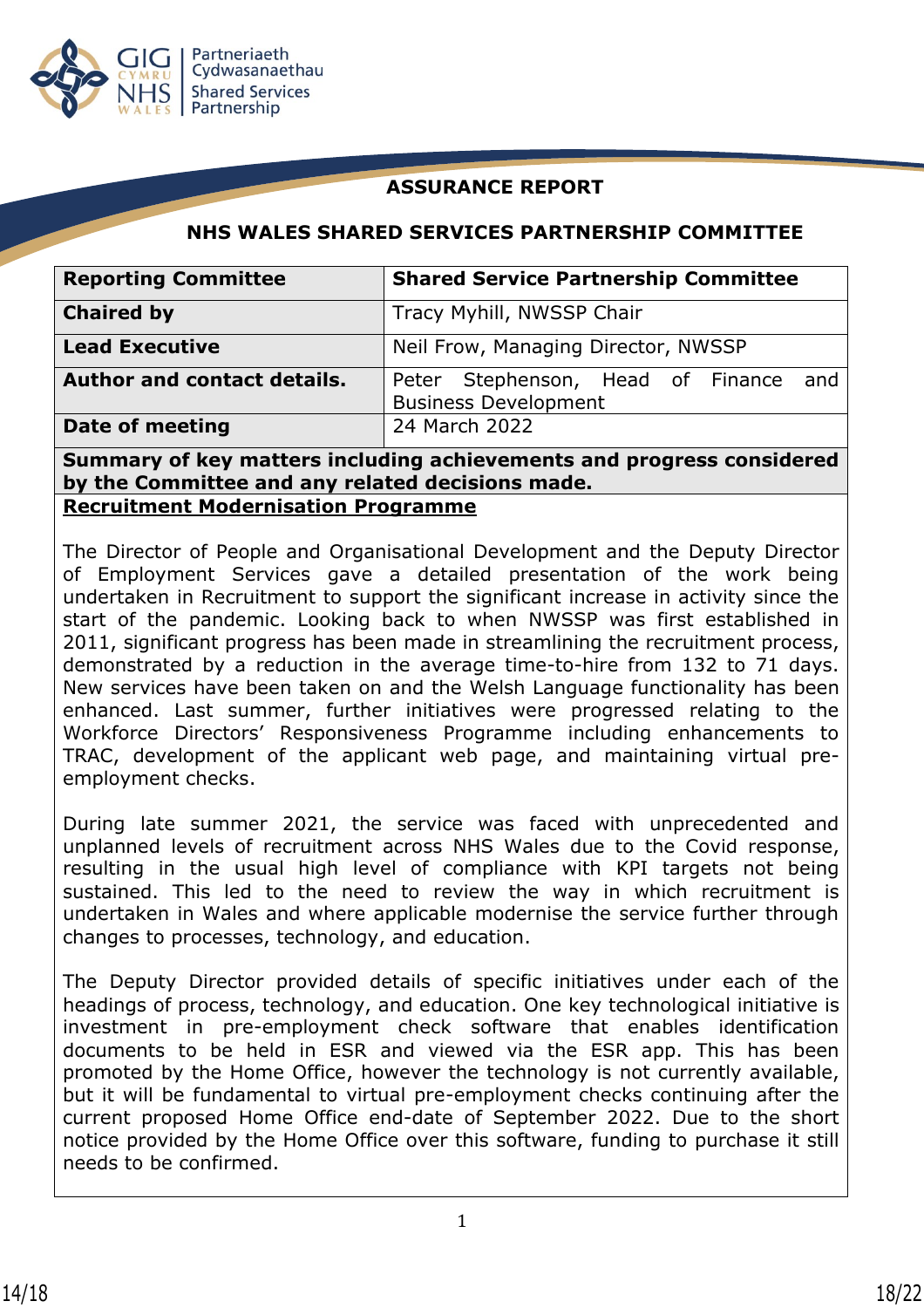The Modernisation Action Plan is to be taken to the All-Wales Workforce and OD peer group meeting in early April, with a formal update to the May Committee.

The Committee **NOTED** the presentation.

# **Chair's Report**

The Chair updated the Committee on the activities that she had been involved with since the January meeting. This included chairing her first Welsh Risk Pool Committee which had been very informative; attending the Hywel Dda Sustainability Committee; and also attending the NHS Wales Chairs' meeting which allowed her to keep updated on the latest developments and issues. Going forward there will be a number of attendances at board meetings, starting with Digital Health Care Wales and then Health Education and Improvement Wales. The Chair is keen that these are not used solely for NWSSP to update on performance, but to elicit a two-way exchange of ideas and information.

# **Managing Director Update**

The Managing Director presented his report, which included the following updates on key issues:

- The IMTP has now been formally submitted to Welsh Government for their consideration;
- As part of a UK-wide response to the war in Ukraine, Welsh Government asked NWSSP to identify any surplus equipment and consumables that could be donated to Ukraine. Review of current stocks identified items to the value of £524k that could be donated as they are surplus to current requirements (PPE, ventilators, and medical consumables). Thus far, over £131k of surplus items has already been sent to Ukraine from NWSSP;
- The purchase of Matrix House in Swansea was completed by the end of March. The building is currently 75% occupied by NHS Wales, with Public Health Wales and the Welsh Ambulance Service NHS Trust as tenants in addition to NWSSP. Acquisition of this asset will lead to a reduction in future revenue costs to NHS Wales and the opportunity to create a wider public sector hub at some point; and
- The Minister for Health and Social Care visited our Imperial Park 5 Warehouse on 17th March, providing an opportunity to demonstrate to her the extensive range of services that now operate from this facility.

# **Items Requiring SSPC Approval/Endorsement**

# **Lease Car Salary Sacrifice**

In July 2021, the Committee agreed to reduce the CO2 emissions for Salary Sacrifice vehicles through the NHS Fleet scheme. Whilst the intentions of this decision were well founded, the implementation of the first phase from 120g/km to 100g/km has generated the following issues: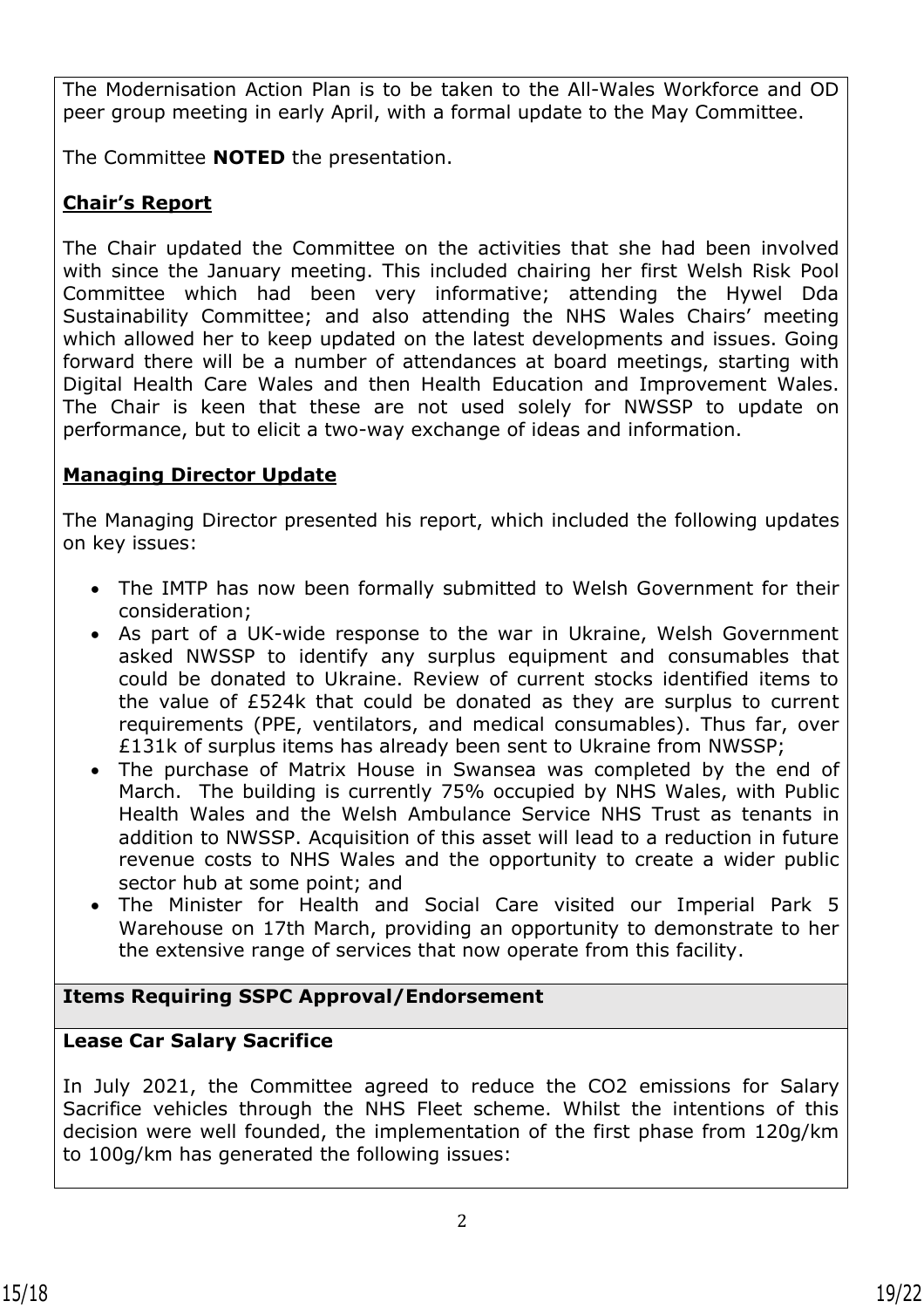- Those staff who do not have driveways and therefore home charging facilities, are either unable to participate in the scheme or have a very limited choice of cars;
- Only certain EV and hybrid cars meet the lower CO2 limits therefore a large number of small fuel-efficient cars e.g. 1 litre VW Polo, Ford Ka etc are no longer available to staff. This is particularly problematic to those staff who live in the more rural areas

In view of the above it is evident that some staff are opting not to apply for salary sacrifice cars but instead are continuing to use their private cars, commonly referred to as the 'grey fleet'. These cars are generally older and emit more pollution than the vehicles that were previously available on the lease car salary sacrifice scheme.

In view of this, it was proposed to reinstate the 120g/km cap for petrol and hybrid vehicles from 1<sup>st</sup> April 2022 but not to allow diesel vehicles to be ordered. The impact of this will be to increase the range of vehicles available, remove new diesel vehicles from the Scheme and provide greater access to those staff who do not possess home charging facilities.

It was also noted that NWSSP do not administer this Service to all Health Boards and Trusts, and it was agreed that the provision of the administration of service to an all-Wales service should be explored

The Committee **APPROVED** the proposed:

- Adjustment in the CO2 emissions;
- Removal of the ability to order new diesel cars on the scheme

## **Items For Noting**

#### **Energy Update**

The Committee received a paper relating to the current situation with energy prices. Due to the nature of the markets and high expenditure, the Energy Price Risk Management Group (EPRMG) was formed in 2005 to manage exposure to risk across the NHS Wales energy contracts. The overarching aim of the group is to minimise the impact of energy price rises through proactive management and forward buying.

There have been very significant increases in gas and electricity prices during the year, particularly during recent weeks following the outbreak of the Ukraine war. The EPRMG strategy of purchasing ahead has meant that NHS Wales has benefitted substantially and avoided most of the price increases for gas and electric supply. Whilst this strategy has protected NHS Wales from the huge increase in market prices for 2021/22 it is likely that there will be very significant hikes in energy costs in 2022/23 because of the current contracts coming to an end.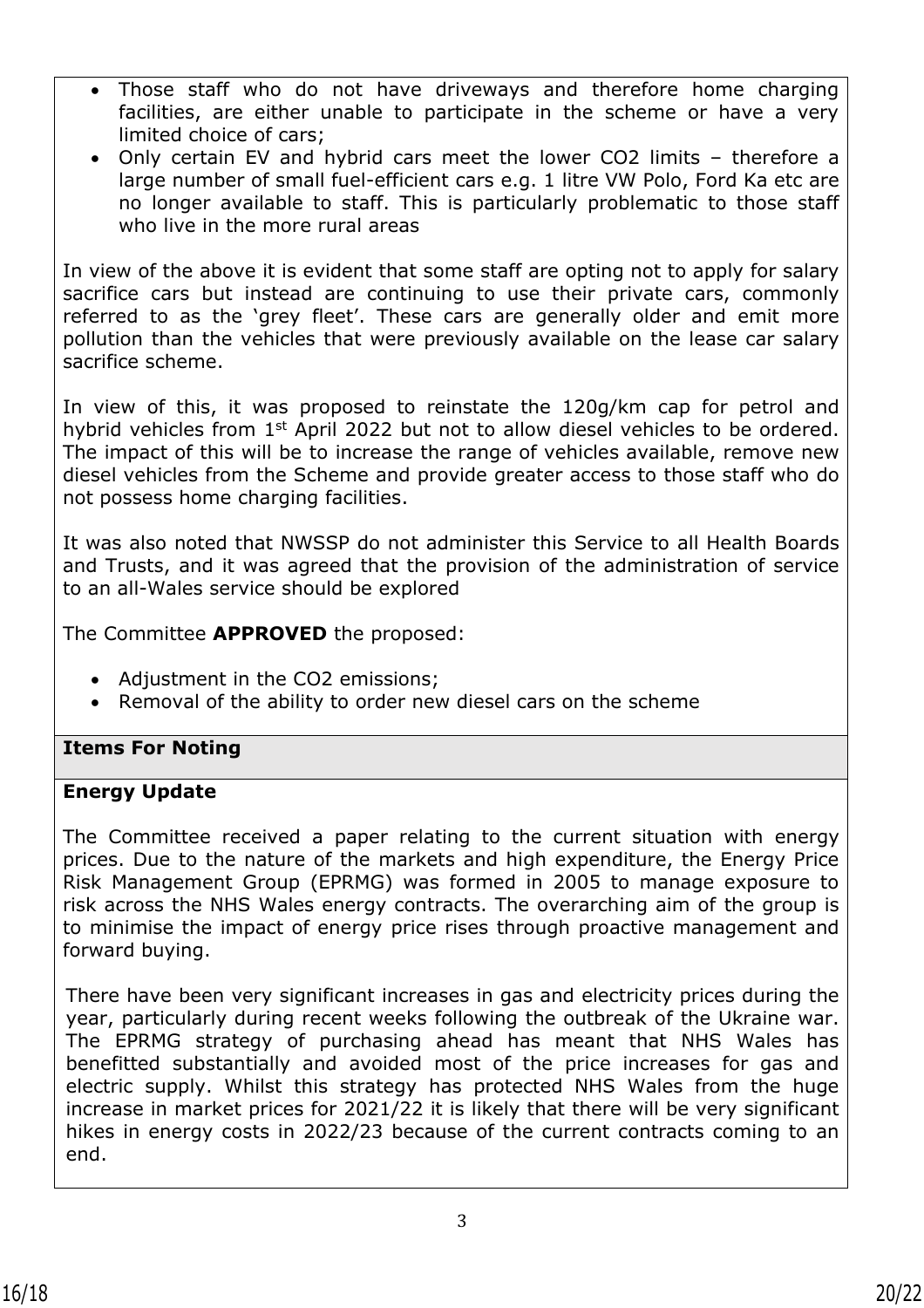The recent increase in energy costs is very unwelcome, but is unavoidable given the current war in Ukraine, the sanctions applied to Russia and the removal of Russian Gas and Oil from supplying the global market. However, the EPMRG will attempt to manage the energy costs for NHS Wales as best as we can over the year ahead.

## The Committee **NOTED** the paper. **Finance, Performance, People, Programme and Governance Updates**

**Finance –** The Director of Finance & Corporate Services reported that NWSSP was on track to meet each of its revenue financial targets for 2021/22 and the projected outturn on the Welsh Risk Pool was in line with the Integrated Medium-Term Plan. Additional capital funding had been received in quarters three and four, but plans were in place to ensure the funding was fully utilised by the end of the financial year.

**Performance** – Most KPIs are on track except for those relating to Recruitment Services which was the subject of the deep dive earlier in the agenda. The move towards qualitative output focused measures continues within NWSSP.

**People & OD Update** – Sickness absence rates remain at very low levels with an absence rate of 2.93% for the last quarter. Performance and Development Reviews and Statutory and Mandatory training results continue to improve although there is still room for further improvement. Headcount is increasing due mainly to the additional staff recruited as part of the Single Lead Employer Scheme. The ESR database has been modified such that most of the facilities it provides can be accessed and delivered in Welsh

**Corporate Risk Register –** there are two red risks. The first relates to the pressures currently being noted within the Employment Services Directorate, and particularly in Recruitment and Payroll Services, which was the subject of the earlier deep dive. The second refers to the energy price increases which again was the subject of an earlier agenda item.

#### **Papers for Information**

The following items were provided for information only:

- PMO Highlight Report
- Audit Committee Highlight Report
- Quality and Safety Assurance Report
- 2022/23 Forward Plan
- Finance Monitoring Returns (Months 10 and 11)

## **AOB**

**N/a**

**Matters requiring Board/Committee level consideration and/or approval**